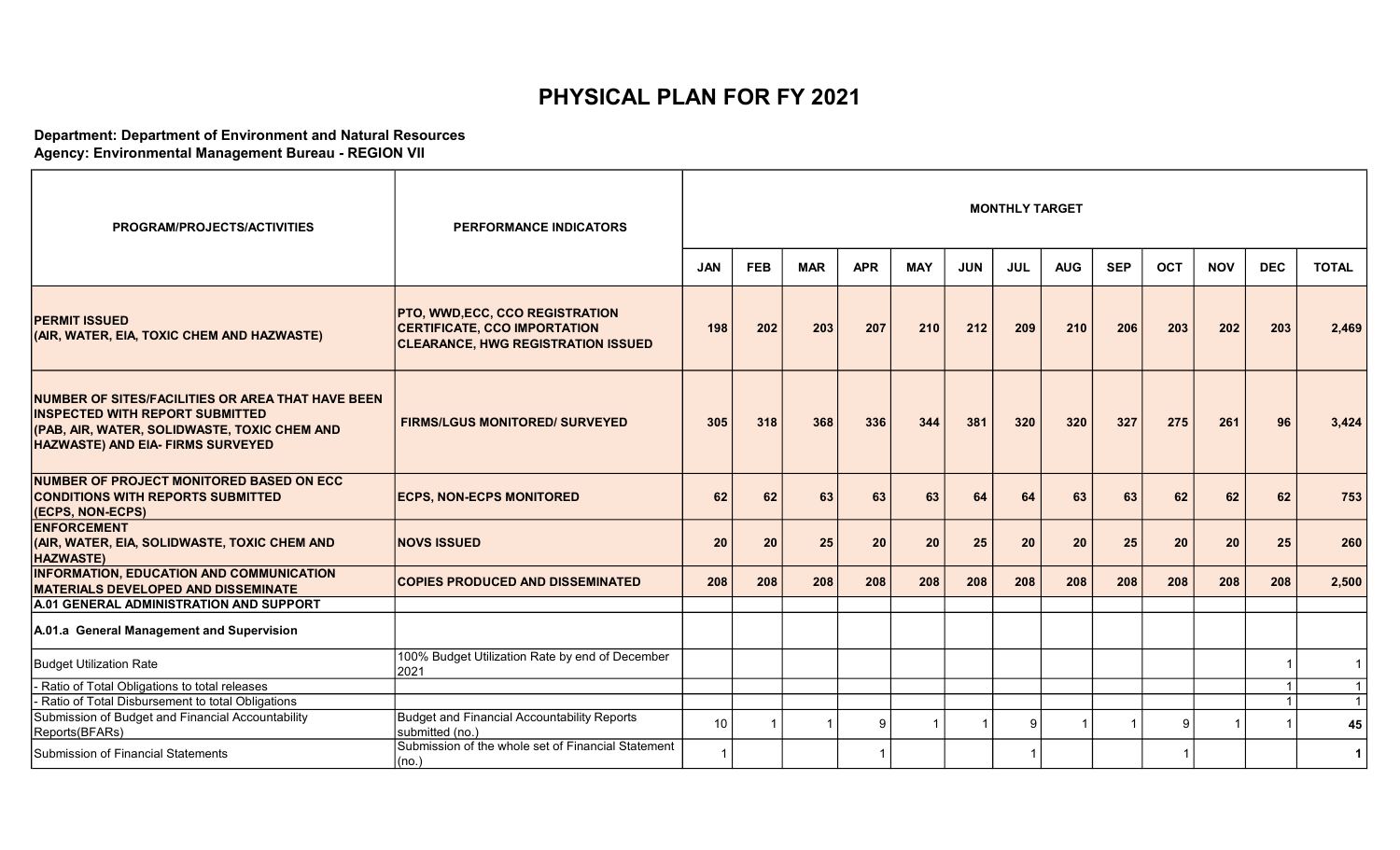| PROGRAM/PROJECTS/ACTIVITIES                                                                                | <b>PERFORMANCE INDICATORS</b>                                                                           |            |            |            |            |            |            | <b>MONTHLY TARGET</b> |            |            |            |            |                         |                             |
|------------------------------------------------------------------------------------------------------------|---------------------------------------------------------------------------------------------------------|------------|------------|------------|------------|------------|------------|-----------------------|------------|------------|------------|------------|-------------------------|-----------------------------|
|                                                                                                            |                                                                                                         | <b>JAN</b> | <b>FEB</b> | <b>MAR</b> | <b>APR</b> | <b>MAY</b> | <b>JUN</b> | <b>JUL</b>            | <b>AUG</b> | <b>SEP</b> | <b>OCT</b> | <b>NOV</b> | <b>DEC</b>              | <b>TOTAL</b>                |
| Implementation of Good Governance Conditions                                                               | 100% liquidation of cash advances<br>2022 Annual Procurement Plan (APP) prepared and<br>submitted (no.) |            |            |            |            |            |            |                       |            |            |            |            | $\overline{\mathbf{1}}$ | $\mathbf{1}$<br>$\mathbf 1$ |
|                                                                                                            | Transparency Seal maintained and updated (no.)                                                          |            |            |            |            |            |            |                       |            |            |            |            |                         | $\mathbf{1}$                |
|                                                                                                            | PhilGEPS posting of all invitations to Bids and<br>awarded contracts posted and updated (no.)           |            |            |            |            |            |            |                       |            |            |            |            |                         | $\mathbf 1$                 |
|                                                                                                            | Citizen's Charter maintained and updated (no.)                                                          |            |            |            |            |            |            |                       |            |            |            |            |                         | $\mathbf{1}$                |
| Service Excellence through Continuous Sytems Innovation<br>Monitoring and Evaluation (SECSIME)             | 1 major frontline service per division submitted (no.)                                                  |            |            |            |            |            |            |                       |            |            |            |            |                         | 4                           |
| Reconciliation of Property, Plant and Equipment Data based on<br>Audit Findings                            | PPE inventory report prepared and submitted (no.)                                                       |            |            |            |            |            |            |                       |            |            |            |            |                         | $\mathbf 1$                 |
|                                                                                                            |                                                                                                         |            |            |            |            |            |            |                       |            |            |            |            |                         |                             |
| A.01.b Human Resource Development                                                                          |                                                                                                         |            |            |            |            |            |            |                       |            |            |            |            |                         |                             |
| Learning and Growth                                                                                        | Capacity Building/Training conducted (no.)                                                              |            |            |            |            |            |            |                       |            |            |            |            |                         | $\mathbf{1}$                |
|                                                                                                            | Other Trainings attended (no)                                                                           |            |            |            |            |            |            |                       |            |            |            |            |                         | $\mathbf{1}$                |
|                                                                                                            | Staff Trained (no)                                                                                      |            |            |            |            |            | 70         |                       |            |            | 70         |            |                         | 140                         |
|                                                                                                            | Updated TNA submitted (no.)                                                                             |            |            |            |            |            |            |                       |            |            |            |            |                         | $\mathbf{1}$                |
| Mandatories and Impositions                                                                                |                                                                                                         |            |            |            |            |            |            |                       |            |            |            |            |                         |                             |
| <b>A.02 SUPPORT TO OPERATIONS</b>                                                                          |                                                                                                         |            |            |            |            |            |            |                       |            |            |            |            |                         |                             |
| A.02.a Planning, Policy Formulation, Management Information<br><b>System and Support to Climate Change</b> |                                                                                                         |            |            |            |            |            |            |                       |            |            |            |            |                         |                             |
| <b>Planning and Programming</b>                                                                            |                                                                                                         |            |            |            |            |            |            |                       |            |            |            |            |                         |                             |
| -Preparation of Work and Financial Plan                                                                    | Work and Financial Plan prepared and submitted<br>(no.)                                                 |            |            |            |            |            |            |                       |            |            |            |            |                         | 1                           |
| -Preparation of Accomplishment Reports                                                                     | Monthly Accomplishment report prepared and<br>submitted (no.)                                           |            | -1         |            |            |            |            |                       |            |            |            |            |                         | 12                          |
|                                                                                                            | Annual Accomplishment Report prepared and<br>submitted (CY 2020)                                        |            |            |            |            |            |            |                       |            |            |            |            |                         | $\mathbf 1$                 |
| -Monitoring and evaluation of Accomplishments                                                              | Quarterly Monitoring and Evaluation Report<br>prepared and submitted (no.)                              |            |            |            |            |            |            |                       |            |            |            |            |                         | 4                           |
|                                                                                                            | <b>OPCR</b> prepared and submitted (no.)                                                                |            |            |            |            |            |            |                       |            |            |            |            |                         | 3                           |
|                                                                                                            | -OPCR (commitment)                                                                                      |            |            |            |            |            |            |                       |            |            |            |            |                         | $\mathbf{1}$                |
|                                                                                                            | -OPCR (with rating)                                                                                     |            |            |            |            |            |            | $\overline{1}$        |            |            |            |            |                         | $\mathbf{2}$                |
|                                                                                                            |                                                                                                         |            |            |            |            |            |            |                       |            |            |            |            |                         |                             |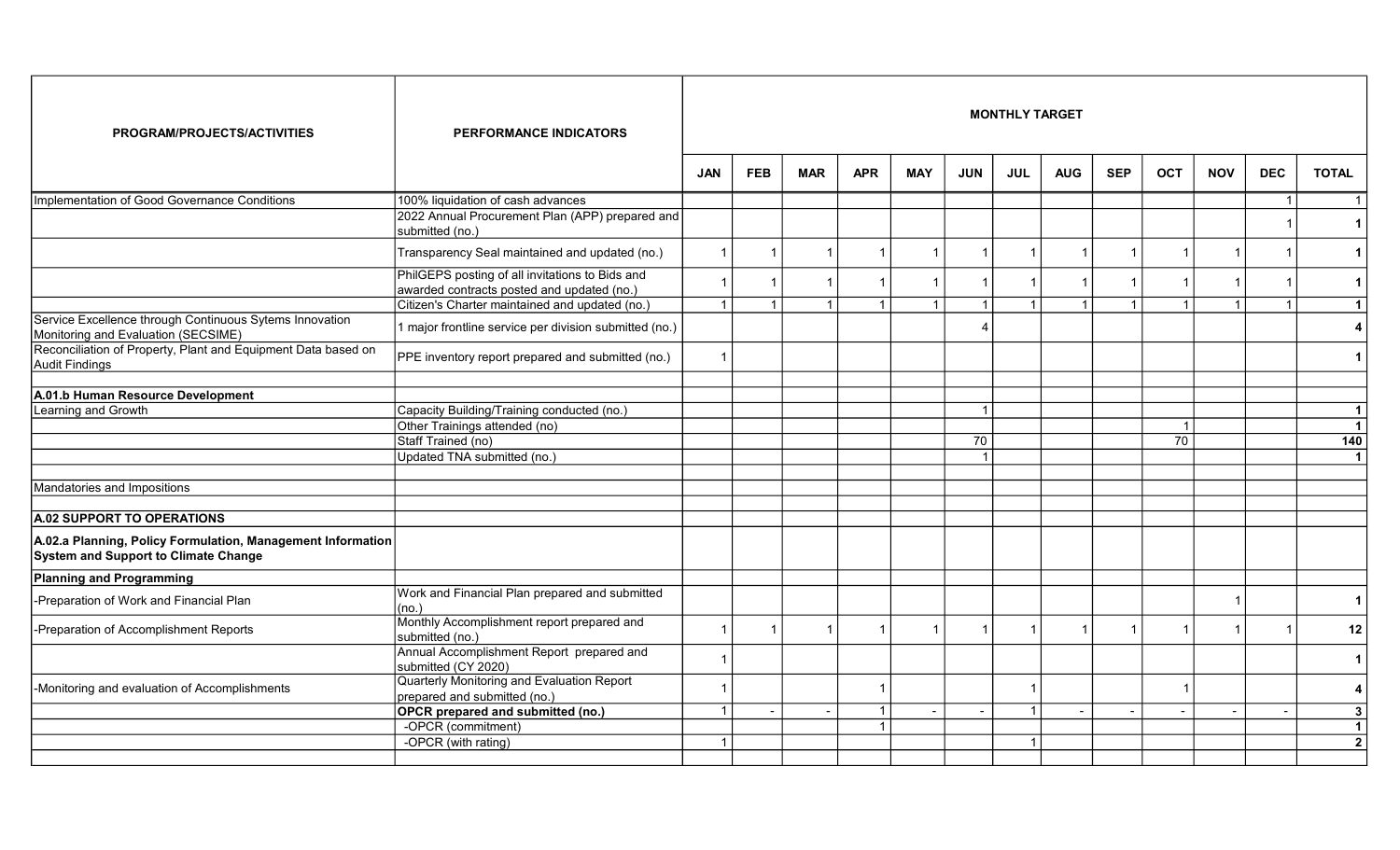| PROGRAM/PROJECTS/ACTIVITIES                                                   | <b>PERFORMANCE INDICATORS</b>                    |                          |                |                   |                           |                        |                | <b>MONTHLY TARGET</b> |                 |                         |                         |                 |                         |                         |
|-------------------------------------------------------------------------------|--------------------------------------------------|--------------------------|----------------|-------------------|---------------------------|------------------------|----------------|-----------------------|-----------------|-------------------------|-------------------------|-----------------|-------------------------|-------------------------|
|                                                                               |                                                  | <b>JAN</b>               | <b>FEB</b>     | <b>MAR</b>        | <b>APR</b>                | <b>MAY</b>             | <b>JUN</b>     | <b>JUL</b>            | <b>AUG</b>      | <b>SEP</b>              | <b>OCT</b>              | <b>NOV</b>      | <b>DEC</b>              | <b>TOTAL</b>            |
| <b>Statistics and Information Systems Management</b>                          |                                                  |                          |                |                   |                           |                        |                |                       |                 |                         |                         |                 |                         |                         |
| -Preparation of Statistical Reports                                           | Statistical Reports prepared and submitted (no.) | 6                        |                |                   | $\mathbf{3}$              |                        |                | 6                     |                 |                         | $\mathbf{3}$            |                 |                         | 18                      |
| Industrial Emission Monitoring Report (Semi-annual)                           |                                                  | $\overline{1}$           |                |                   |                           |                        |                | $\overline{1}$        |                 |                         | $\blacksquare$          |                 |                         | $\mathbf{2}$            |
| Industrial Environmental Compliance (Semi-Annual)                             |                                                  | $\mathbf{1}$             |                |                   |                           |                        |                | $\overline{1}$        |                 |                         | $\blacksquare$          |                 |                         | $\overline{2}$          |
| Ambient Air Quality monitoring Report (Quarterly)                             |                                                  |                          |                |                   |                           |                        |                | $\blacktriangleleft$  |                 |                         |                         |                 |                         | $\overline{\mathbf{4}}$ |
| Water Quality Monitoring Report (Quarterly)                                   |                                                  |                          |                |                   |                           |                        |                | $\overline{1}$        |                 |                         |                         |                 |                         | $\overline{\mathbf{4}}$ |
| Number of Clearances and Volume of Importation for<br>Chemicals (Semi-Annual) |                                                  |                          |                |                   |                           |                        |                |                       |                 |                         |                         |                 |                         | $\mathbf{2}$            |
| Hazardous Waste Generation by Type (Quarterly)                                |                                                  |                          |                |                   | $\overline{1}$            |                        |                |                       |                 |                         |                         |                 |                         | $\overline{4}$          |
|                                                                               |                                                  |                          |                |                   |                           |                        |                |                       |                 |                         |                         |                 |                         |                         |
| Management of ICT Network Infrastructure                                      |                                                  |                          |                |                   |                           |                        |                |                       |                 |                         |                         |                 |                         |                         |
| Server Resource Management                                                    | Data Center established/managed (no.)            |                          | $\overline{1}$ | $\mathbf{1}$      |                           |                        |                | $\mathbf{1}$          | $\mathbf{1}$    |                         |                         |                 |                         | $\mathbf{1}$            |
|                                                                               | Server Resource Monitoring Established (no)      | $\mathbf{1}$             | $\mathbf{1}$   | 1                 | $\overline{1}$            | $\overline{1}$         | $\overline{1}$ | $\vert$ 1             | $\vert$ 1       | $\overline{1}$          | $\overline{1}$          |                 | $\overline{1}$          | $\mathbf{1}$            |
|                                                                               | Servers Monitored/Managed (no)                   | 2 <sup>1</sup>           | $\overline{2}$ | 2                 | $\overline{2}$            | 2                      | 2              | $\vert$ 2             | $\overline{2}$  | 2                       | $\overline{2}$          | $\overline{2}$  | $\overline{2}$          | $\overline{2}$          |
|                                                                               | Server Upgraded/Deployed (no)                    |                          | $\overline{1}$ | $\vert$ 1         | $\overline{1}$            | $\overline{1}$         |                | $\vert$ 1             | $\mathbf{1}$    | $\overline{1}$          | $\overline{1}$          |                 | $\overline{1}$          | $\overline{1}$          |
| Network and endpoint Management                                               | Network upgraded/maintained (no.)                | $\overline{1}$           | $\mathbf{1}$   | 1                 | $\overline{1}$            | $\overline{1}$         |                | $\vert$ 1             | $\vert$ 1       | $\overline{1}$          |                         |                 | $\blacktriangleleft$    | $\mathbf{1}$            |
|                                                                               | Computers upgraded/deployed (no.)                |                          |                | 30                |                           |                        |                |                       |                 |                         |                         |                 |                         | 30                      |
|                                                                               | Endpoint Protection Deployed (no)                |                          |                |                   |                           |                        |                | $\overline{1}$        |                 |                         |                         |                 |                         | $\overline{1}$          |
|                                                                               | IT assistance provided (no)                      | 10                       | 10             | 10                | 10                        | 10                     | 10             | 10                    | 10              | 10                      | 10                      | 10              | 10                      | 120                     |
| Deployment of Active Directory                                                | Active Directory implemented (no)                | $\mathbf{1}$             | $\overline{1}$ | $\vert$ 1         |                           | - 1                    |                | $\overline{1}$        | $\vert$ 1       | -1                      |                         |                 | $\overline{1}$          | $\overline{1}$          |
|                                                                               | Computers Registered/Monitored (no)              |                          | 100            |                   |                           |                        |                |                       |                 |                         |                         |                 |                         | 100                     |
| <b>ICT Resource Inventory</b>                                                 | Database Updated (No)                            | $\overline{1}$           | $\overline{1}$ | $\vert$ 1 $\vert$ | $\overline{1}$            | $\overline{1}$         | $\overline{1}$ | $\vert$ 1             | $\mathbf{1}$    | $\overline{\mathbf{1}}$ | $\overline{\mathbf{1}}$ |                 | $\overline{1}$          | $\overline{1}$          |
| Information Systems Management and Support                                    |                                                  |                          |                |                   |                           |                        |                |                       |                 |                         |                         |                 |                         |                         |
| Operationalization of Frontline Services                                      | Online Services operationalized/managed(no.)     | 13                       | 13             | $\overline{13}$   | 13                        | 13                     | 13             | $\overline{13}$       | $\overline{13}$ | 13                      | 13                      | $\overline{13}$ | 13                      | 13                      |
|                                                                               | Issues Resolved (no)                             |                          |                |                   |                           |                        |                |                       |                 |                         |                         |                 |                         |                         |
|                                                                               | Kiosk Established (no)                           | $\overline{1}$           | $\overline{1}$ | $\vert$ 1         |                           |                        |                | $\vert$ 1             | 1 <sup>1</sup>  |                         |                         |                 | $\overline{\mathbf{1}}$ | $\mathbf{1}$            |
|                                                                               | Users Assisted (no)                              | 5 <sup>1</sup>           | $\overline{5}$ | 5 <sup>1</sup>    | $5\overline{)}$           | $\overline{5}$         | $\overline{5}$ | $\overline{5}$        | 5               | 5                       | $\overline{5}$          | 5               | $\overline{5}$          | 60                      |
| Operationalization of Planning & Administrative Support systems               | Systems operationalized/managed (no)             | $\boldsymbol{\varDelta}$ | $\overline{4}$ | Δ                 | $\boldsymbol{\varLambda}$ | $\boldsymbol{\Lambda}$ |                |                       |                 |                         |                         |                 |                         | 4                       |
|                                                                               | Issues Resolved (no)                             | $\overline{1}$           | $\overline{1}$ | $\vert$ 1         |                           |                        |                | $\blacktriangleleft$  | $\vert$ 1       | $\overline{1}$          |                         |                 |                         | $\overline{12}$         |
| Deployment of Office 365                                                      | O365 accounts deployed (no)                      | 50                       |                |                   |                           |                        |                |                       |                 |                         |                         |                 |                         | 50                      |
| Records Digitization                                                          | Digital Infrastructure established/managed (no)  | -1                       | -1             |                   |                           | -1                     |                |                       |                 |                         |                         |                 |                         | $\overline{1}$          |
|                                                                               | Documents Digitally Signed (no.)                 | $\mathbf{1}$             | $\overline{1}$ | $\lceil 1 \rceil$ | $\overline{1}$            | $\overline{1}$         | $\overline{1}$ | $\vert$ 1             | 1               | $\overline{\mathbf{1}}$ |                         |                 | $\overline{1}$          | 12                      |
| Information Systems Development                                               | Systems Developed (no)                           |                          |                |                   |                           |                        |                |                       |                 |                         |                         |                 | $\overline{1}$          | $\overline{1}$          |
|                                                                               | Websites updated/maintaned(no.)                  | $\overline{1}$           | $\mathbf{1}$   | 1                 |                           |                        |                |                       | $\mathbf{1}$    | -1                      |                         |                 | $\overline{1}$          | $\mathbf{1}$            |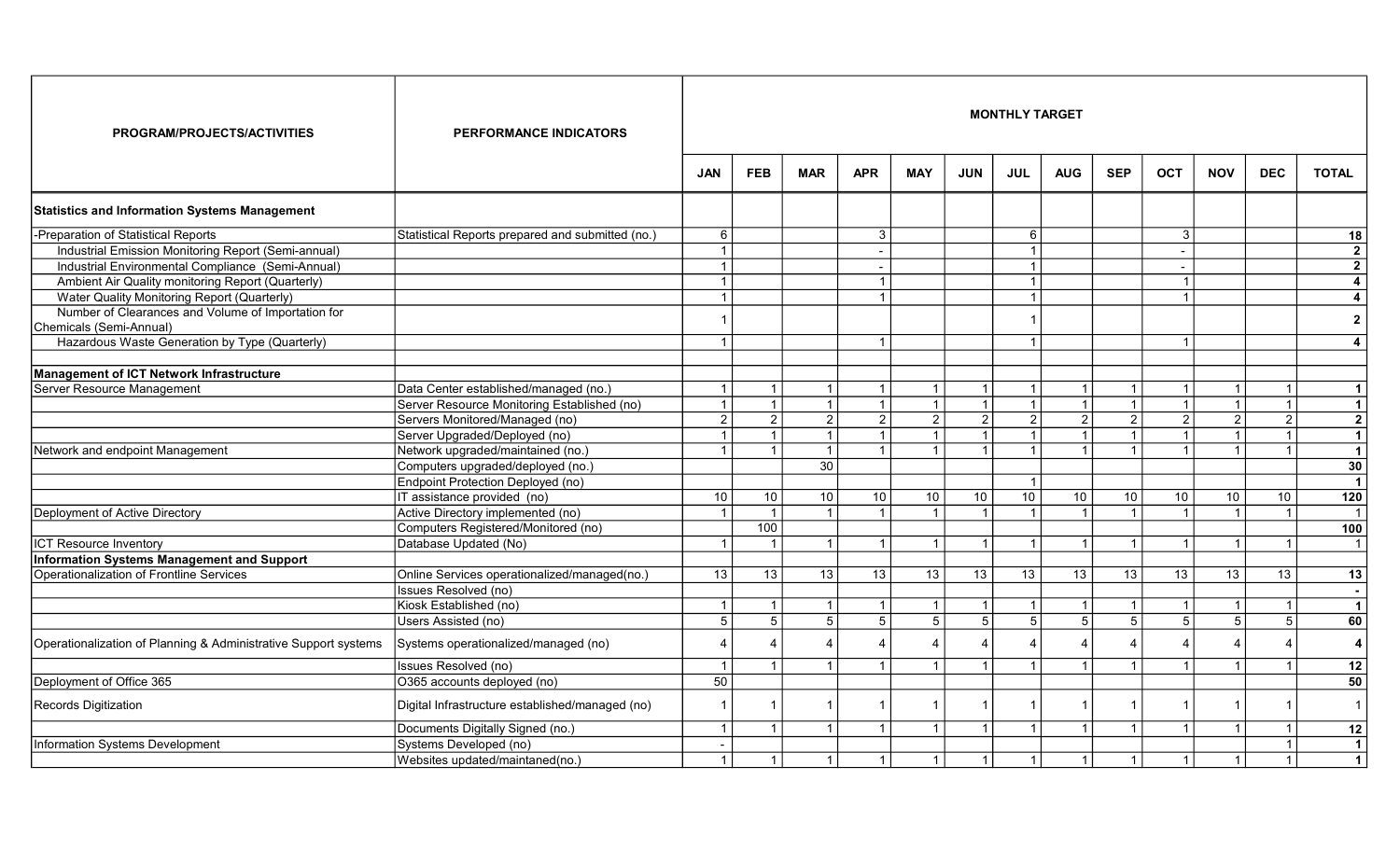| PROGRAM/PROJECTS/ACTIVITIES                                                                                                                         | <b>PERFORMANCE INDICATORS</b>                                                                                                             |            |                |            |                |                         |            | <b>MONTHLY TARGET</b> |                |            |                |            |            |                |
|-----------------------------------------------------------------------------------------------------------------------------------------------------|-------------------------------------------------------------------------------------------------------------------------------------------|------------|----------------|------------|----------------|-------------------------|------------|-----------------------|----------------|------------|----------------|------------|------------|----------------|
|                                                                                                                                                     |                                                                                                                                           | <b>JAN</b> | <b>FEB</b>     | <b>MAR</b> | <b>APR</b>     | <b>MAY</b>              | <b>JUN</b> | <b>JUL</b>            | <b>AUG</b>     | <b>SEP</b> | <b>OCT</b>     | <b>NOV</b> | <b>DEC</b> | <b>TOTAL</b>   |
| Capacity Building/Retooling                                                                                                                         | Trainings conducted (no)                                                                                                                  |            |                |            | $\overline{2}$ |                         |            |                       | $\overline{2}$ |            | -1             |            |            | <b>6</b>       |
| Mapping and Management of Repository Systems/Databases                                                                                              |                                                                                                                                           |            |                |            |                |                         |            |                       |                |            |                |            |            |                |
| Repository Systems Management                                                                                                                       | Repository Systems operationalized/supported (no)                                                                                         | 3          |                |            | $\sqrt{3}$     |                         |            | 3                     |                |            | 3              |            |            | 3 <sup>1</sup> |
| GIS Mapping                                                                                                                                         | GIS Shapefiles created/updated (no.)                                                                                                      | 9          |                |            | 9              |                         |            | 9                     |                |            | 9              |            |            | 9 <sup>1</sup> |
| <b>Compliance to MITHI Requirements</b>                                                                                                             |                                                                                                                                           |            |                |            |                |                         |            |                       |                |            |                |            |            |                |
| Updating of Info. System Strategic Plan                                                                                                             | Reports Submitted (no)                                                                                                                    |            |                |            |                |                         |            |                       |                |            |                |            |            | $\vert$ 1      |
| <b>Climate Change</b>                                                                                                                               |                                                                                                                                           |            |                |            |                |                         |            |                       |                |            |                |            |            |                |
| P1. Implementation and promotion of the entity-level GHG<br>Inventory and Management to quantify and report GHG<br>emissions and removals           |                                                                                                                                           |            |                |            |                |                         |            |                       |                |            |                |            |            |                |
| 1.1 Conduct of Annual (EMB Regional Office) GHG Entity report                                                                                       | GHG Inventory report submitted and maintained<br>using prescribed templates(no.)                                                          |            |                |            |                |                         |            |                       |                |            |                |            |            |                |
| 1.2 Conduct of training-workshop on entity level GHG inventory<br>and community level GHG Inventory                                                 | Documentation report of activity and GHG inventory<br>report from stakeholders (such as ECPs, LGUs,<br>Private companies) submitted (no.) |            |                |            |                |                         |            |                       |                |            |                | 1          |            |                |
| P2. Implementation of EO 174: Institutionalization of the<br>Philippine GHG Inventory Management and Reporting System<br>for IPPU and Waste Sectors |                                                                                                                                           |            |                |            |                |                         |            |                       |                |            |                |            |            |                |
| 2.1 Conduct of Sectoral Consultation meetings to establish GHG<br>Inventory database for the IPPU and Waste sectors                                 | Documentation report prepared and submitted(no.)                                                                                          |            |                |            |                |                         |            |                       |                |            |                |            |            |                |
|                                                                                                                                                     | Database of the GHG activity data for Waste and<br>Industrial Processes and Product Use (IPPU)<br>established and submitted (no.)         |            | $\overline{1}$ |            |                | $\overline{\mathbf{1}}$ |            |                       |                |            | $\overline{1}$ |            |            | $\vert$ 1      |
| P4 Operationalization of RA 9729 Climate Change Act<br>(Section 15c)                                                                                |                                                                                                                                           |            |                |            |                |                         |            |                       |                |            |                |            |            |                |
| 4.1 Conduct inventory and review current CC information system<br>and database                                                                      | Inventory conducted and CC information system<br>and database reviewed with report submitted (no.)                                        |            |                |            |                |                         |            |                       |                |            |                |            |            | $\vert$ 1      |
| P5 Operationalization of Article 12 of the Paris Agreement<br>(Action for Climate Empowerment)                                                      |                                                                                                                                           |            |                |            |                |                         |            |                       |                |            |                |            |            |                |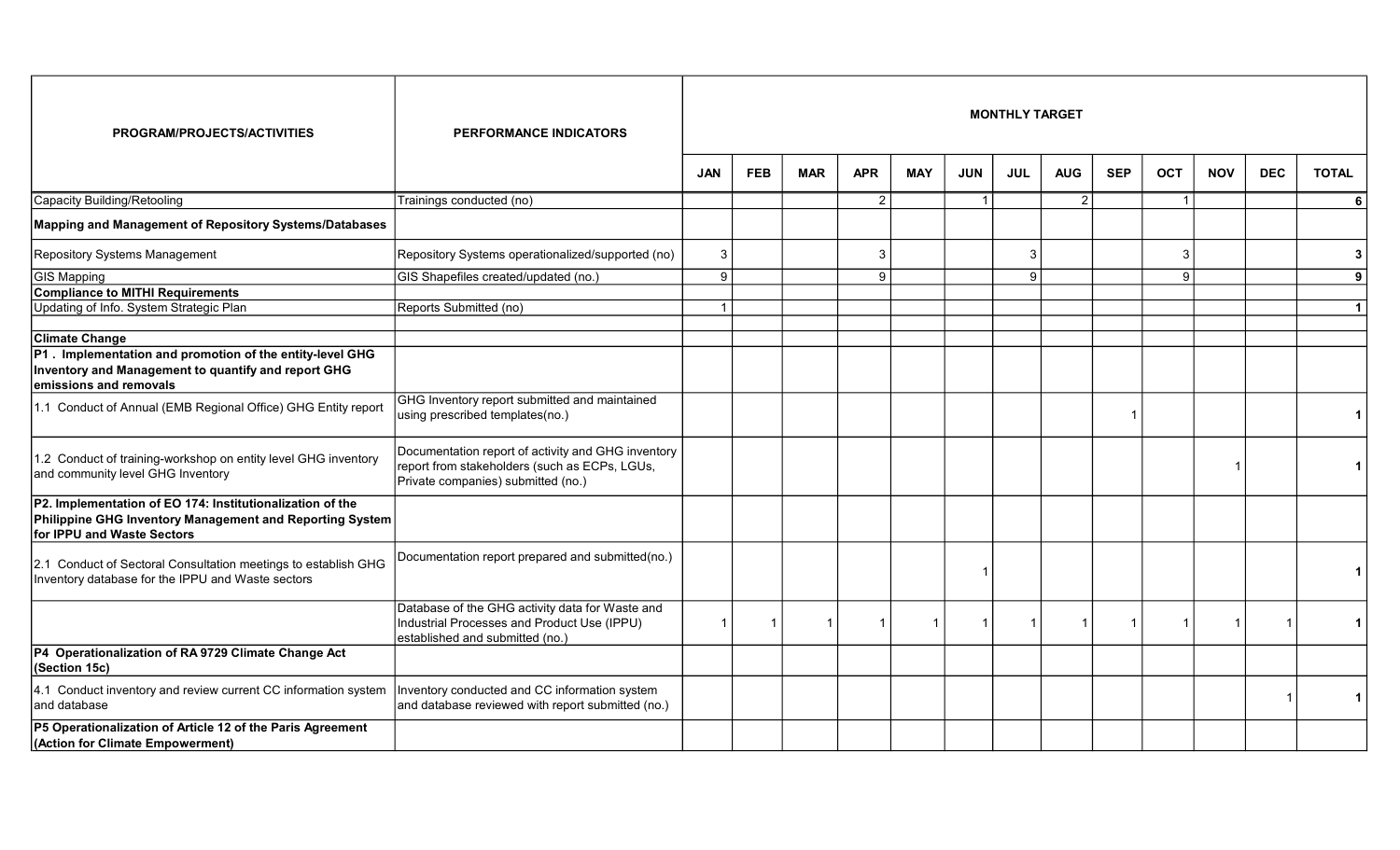| PROGRAM/PROJECTS/ACTIVITIES                                                                                            | <b>PERFORMANCE INDICATORS</b>                                                  |                |                 |                |                |                |                 | <b>MONTHLY TARGET</b> |                 |                 |                |                |                 |                 |
|------------------------------------------------------------------------------------------------------------------------|--------------------------------------------------------------------------------|----------------|-----------------|----------------|----------------|----------------|-----------------|-----------------------|-----------------|-----------------|----------------|----------------|-----------------|-----------------|
|                                                                                                                        |                                                                                | <b>JAN</b>     | <b>FEB</b>      | <b>MAR</b>     | <b>APR</b>     | <b>MAY</b>     | <b>JUN</b>      | <b>JUL</b>            | <b>AUG</b>      | <b>SEP</b>      | <b>OCT</b>     | <b>NOV</b>     | <b>DEC</b>      | <b>TOTAL</b>    |
| 5.1 Develop a communication plan on climate change for LGUs,<br>PENROs and CENROs                                      | Communication Plan on Climate Change reviewed,<br>assessed and submitted (no.) |                |                 |                |                |                |                 |                       |                 |                 |                |                |                 |                 |
| Mandatories and Impositions                                                                                            |                                                                                |                |                 |                |                |                |                 |                       |                 |                 |                |                |                 |                 |
| A.02.b Legal Services and Provision of Secretariat Services<br>to the Pollution Adjudication Board                     |                                                                                |                |                 |                |                |                |                 |                       |                 |                 |                |                |                 |                 |
| Adjudication of environmental/administrative cases                                                                     | Administrative cases acted upon (no.)                                          |                |                 | 2              |                |                | $\overline{2}$  |                       |                 | $\overline{2}$  |                |                | $\overline{2}$  | 8               |
|                                                                                                                        | Environmental Complaints acted upon (no.)                                      |                |                 | 5              |                |                | 5               |                       |                 | 5               |                |                | 5               | 20              |
|                                                                                                                        | PAB cases reactivated (no.)                                                    |                |                 | 5              |                |                | 5               |                       |                 | 5               |                |                | 5               | $\overline{20}$ |
| Monitoring of Firms Compliance to PAB Orders/Resolutions                                                               | Firms monitored with report submitted (no.)                                    |                |                 |                |                |                |                 |                       | $\overline{1}$  |                 |                |                |                 | $\overline{1}$  |
|                                                                                                                        | Pollution Cases Elevated to PAB (no.)                                          |                |                 |                |                |                |                 |                       |                 |                 |                |                |                 | $\mathbf{1}$    |
| <b>Execution of PAB Resolutions and Orders</b>                                                                         | Resolution/order executed (no.)                                                |                |                 |                |                |                |                 |                       |                 |                 |                |                |                 | $\overline{1}$  |
|                                                                                                                        | Firms with Imposed Fines (PAB Resolution 2019-<br>$(01)$ (no.)                 |                | 5               | 5              | 5              | 5              | 5               | 5                     | 5               | 5               | .5             | 5              | 5               | 60              |
| Review and assessment of inspection/monitoring/survey reports<br>of firms with Environmental violations or complaints. | NOVs issued (no.)                                                              | 20             | 20              | 25             | 20             | 20             | 25              | $20\,$                | 20              | 25              | 20             | 20             | 25              | 260             |
| - RA 8749                                                                                                              |                                                                                | 5 <sup>1</sup> | $5\phantom{.0}$ | 5 <sup>1</sup> | 5 <sup>5</sup> | 5 <sup>5</sup> | $5\phantom{.0}$ | 5                     | $\overline{5}$  | $5\phantom{.0}$ | 5              | $\sqrt{5}$     | $5\phantom{.0}$ | 60              |
| - RA 9275                                                                                                              |                                                                                | 5 <sup>1</sup> | 5               | 5              | 5              | $\overline{5}$ | $\overline{5}$  | $\overline{5}$        | $\overline{5}$  | $\overline{5}$  | 5              | 5              | $\overline{5}$  | 60              |
| $-PD$ 1586                                                                                                             |                                                                                | 5 <sup>1</sup> | $\sqrt{5}$      | 5              | 5 <sup>1</sup> | 5              | $\overline{5}$  | $\vert 5 \vert$       | $\overline{5}$  | 5               | 5              | $\overline{5}$ | $5\overline{)}$ | 60              |
| -RA 6969                                                                                                               |                                                                                | 5 <sup>1</sup> | 5               | 10             | $\overline{5}$ | $\overline{5}$ | $\overline{10}$ | $\overline{5}$        | $\overline{5}$  | 10              | 5              | $\overline{5}$ | 10              | $\overline{80}$ |
| - Toxic Chem                                                                                                           |                                                                                |                |                 | 5              |                |                | 5               |                       |                 | 5               |                |                | 5               | 20              |
| $-Haz$                                                                                                                 |                                                                                | 5 <sup>1</sup> | 5               | 5              | 5              | 5 <sup>1</sup> | 5               | 5                     | $5\phantom{.0}$ | 5               | $\overline{5}$ | 5              | 5               | 60              |
| $-RA$ 9003                                                                                                             |                                                                                |                |                 |                |                |                |                 |                       |                 |                 |                |                |                 | $\sim$          |
| <b>Issuance of Resolutions/orders</b>                                                                                  | Resolution/order issued (no.)                                                  | 5 <sup>1</sup> | $\overline{5}$  | 5              | 5              | 5 <sup>5</sup> | $5\overline{)}$ | $\overline{5}$        | $\overline{5}$  | 5               | .5             | 5              | 5               | 60              |
| Mandatories and Impositions                                                                                            |                                                                                |                |                 |                |                |                |                 |                       |                 |                 |                |                |                 |                 |
| A.03 OPERATIONS                                                                                                        |                                                                                |                |                 |                |                |                |                 |                       |                 |                 |                |                |                 |                 |
| A.03.a Environmental Assessment & Protection Program                                                                   |                                                                                |                |                 |                |                |                |                 |                       |                 |                 |                |                |                 |                 |
| A.03.a1 Environmental Pollution Research                                                                               |                                                                                |                |                 |                |                |                |                 |                       |                 |                 |                |                |                 |                 |
| Implementation of the Environmental Laboratory                                                                         |                                                                                |                |                 |                |                |                |                 |                       |                 |                 |                |                |                 |                 |
| Recognition(ELR)Scheme                                                                                                 |                                                                                |                |                 |                |                |                |                 |                       |                 |                 |                |                |                 |                 |
| -Laboratory Assessment (Level 2) and Monitoring & Re-<br>Assessment of Lab. (M/R)                                      | Laboratory assessed/monitored (no.)                                            |                | 2               |                |                |                |                 |                       |                 |                 |                |                |                 | 5               |
| -Cross audit of EMB Labs                                                                                               | Report prepared (no.)                                                          |                |                 |                |                |                |                 |                       |                 |                 |                |                |                 | $\mathbf{1}$    |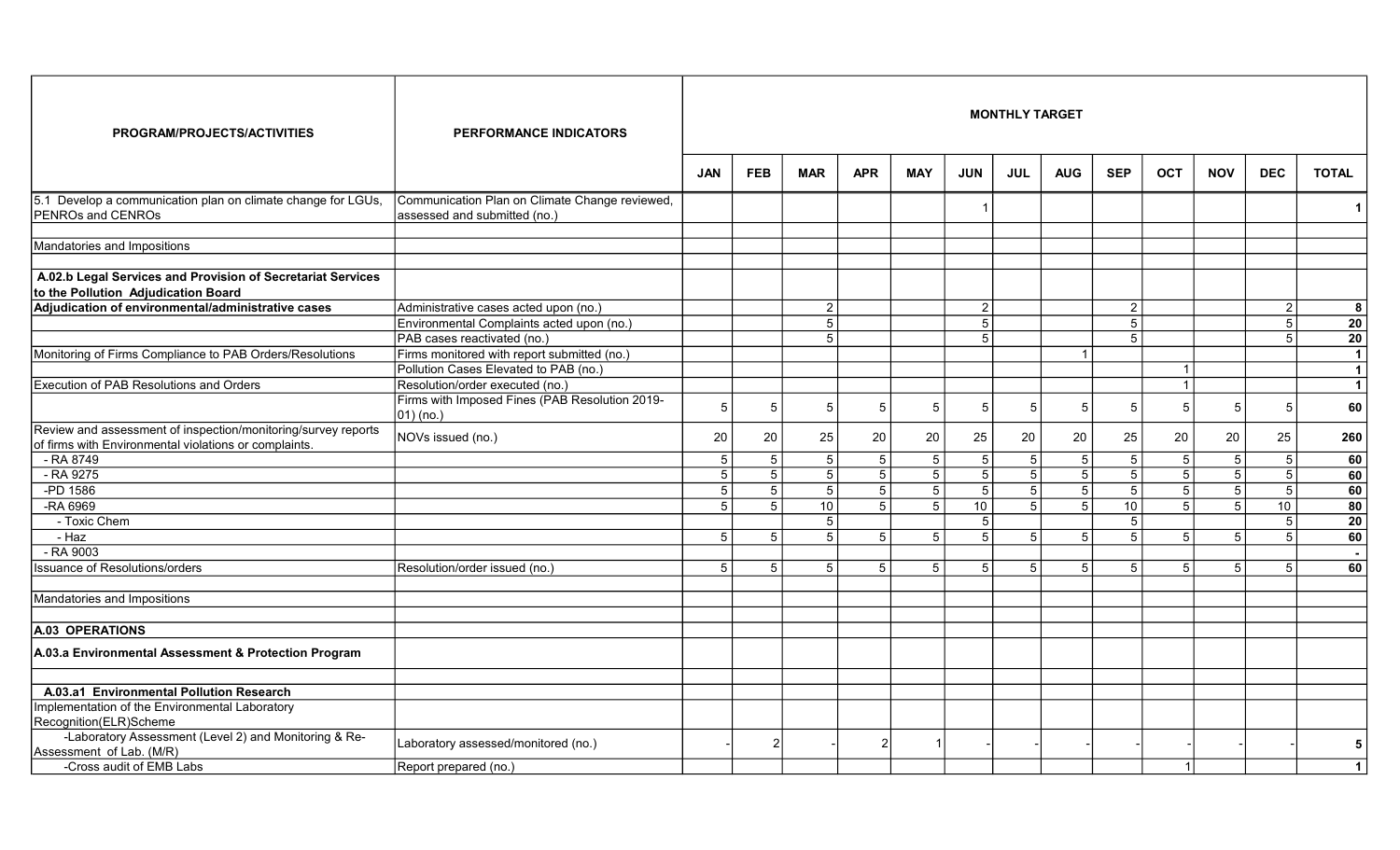| PROGRAM/PROJECTS/ACTIVITIES                                                                                                                                                                                                                                                                                                                                                                                                                                                  | <b>PERFORMANCE INDICATORS</b>                                      |                  |                  |                  |                  |                  |                | <b>MONTHLY TARGET</b> |                  |                  |                  |                  |                  |                |
|------------------------------------------------------------------------------------------------------------------------------------------------------------------------------------------------------------------------------------------------------------------------------------------------------------------------------------------------------------------------------------------------------------------------------------------------------------------------------|--------------------------------------------------------------------|------------------|------------------|------------------|------------------|------------------|----------------|-----------------------|------------------|------------------|------------------|------------------|------------------|----------------|
|                                                                                                                                                                                                                                                                                                                                                                                                                                                                              |                                                                    | <b>JAN</b>       | <b>FEB</b>       | <b>MAR</b>       | <b>APR</b>       | <b>MAY</b>       | <b>JUN</b>     | <b>JUL</b>            | <b>AUG</b>       | <b>SEP</b>       | <b>OCT</b>       | <b>NOV</b>       | <b>DEC</b>       | <b>TOTAL</b>   |
| -Promotion of ELR Scheme                                                                                                                                                                                                                                                                                                                                                                                                                                                     | ELR awareness seminar conducted (no)                               |                  |                  |                  |                  |                  |                | $\overline{1}$        |                  |                  |                  |                  |                  | $\overline{1}$ |
| Analysis of Samples                                                                                                                                                                                                                                                                                                                                                                                                                                                          | Samples analyzed (no.)                                             | $\overline{125}$ | 125              | 125              | 125              | 125              | 125            | $\overline{125}$      | 125              | 125              | 125              | 125              | 125              | 1,500          |
|                                                                                                                                                                                                                                                                                                                                                                                                                                                                              | Results of samples determinations reported (no.)                   | 500              | 500              | 500              | 500              | 500              | 500            | 500                   | 500              | 500              | 500              | 500              | 500              | 6,000          |
| Establishment of analytical capability required for environmental<br>quality and compliance monitoring of the region                                                                                                                                                                                                                                                                                                                                                         | Parameters/analytical methods established (no.)                    |                  |                  |                  |                  |                  |                |                       |                  |                  |                  |                  |                  | $\mathbf 1$    |
|                                                                                                                                                                                                                                                                                                                                                                                                                                                                              | Capacity enhanced (%)                                              |                  |                  |                  |                  |                  |                |                       |                  |                  |                  |                  |                  |                |
| Preparation of Laboratory Management System (LMS) documents                                                                                                                                                                                                                                                                                                                                                                                                                  | LMS documents prepared (no.)                                       |                  |                  |                  |                  |                  |                |                       |                  |                  |                  |                  |                  | $\mathbf{1}$   |
| Calibration/Maintenance of Laboratory equipment                                                                                                                                                                                                                                                                                                                                                                                                                              | Lab equipment calibrated/maintained (no.)                          |                  |                  |                  |                  |                  |                |                       |                  |                  | 39               |                  |                  | 40             |
| Attendance/Participation to Training/Workshop/Proficiency<br>Testing Exercises                                                                                                                                                                                                                                                                                                                                                                                               |                                                                    |                  |                  |                  |                  |                  |                |                       |                  |                  |                  |                  |                  |                |
| Proficiency testing exercise                                                                                                                                                                                                                                                                                                                                                                                                                                                 | parameters testing exercises participated (no.)                    |                  |                  |                  |                  |                  |                |                       |                  |                  | $\overline{1}$   | $\overline{1}$   |                  | $\overline{2}$ |
| - Attendance to virtual trainings/ seminars organized by EMB<br>Central Office                                                                                                                                                                                                                                                                                                                                                                                               | staff trained (no.)                                                |                  | $\mathcal{P}$    |                  | $\mathcal{P}$    |                  | $\overline{2}$ |                       |                  |                  |                  |                  |                  | 6              |
| Mandatories and Impositions                                                                                                                                                                                                                                                                                                                                                                                                                                                  |                                                                    |                  |                  |                  |                  |                  |                |                       |                  |                  |                  |                  |                  |                |
| A.03.a2 Environmental Education and Partnership Building                                                                                                                                                                                                                                                                                                                                                                                                                     |                                                                    |                  |                  |                  |                  |                  |                |                       |                  |                  |                  |                  |                  |                |
| Phased Implementation of the National Environmental Education<br>Action Plan                                                                                                                                                                                                                                                                                                                                                                                                 |                                                                    |                  |                  |                  |                  |                  |                |                       |                  |                  |                  |                  |                  |                |
| 1. Environmental Education in the Non-formal Sector                                                                                                                                                                                                                                                                                                                                                                                                                          | Multi-stakeholder Events conducted with reports<br>submitted (no.) |                  |                  |                  |                  |                  | $\overline{2}$ |                       |                  | 3                |                  | 3                |                  | 11             |
| -Conduct of special events for the national environmental<br>celebrations (Zero Waste Month/World Water Day/Philippine<br>Water Week, Earth Day/Earth Month, World Environment<br>Day/Environment Month, National Clean Up Month, International<br>Day for the Preservation of the Ozone Layer, World Environmental<br>Health Day, International Lead Poisoning Prevention Week, Clean<br>Air Month, Climate Change Consciousness Week, Environmental<br>Awareness<br>Month) |                                                                    |                  |                  | -1               |                  |                  | 2              |                       |                  | 3                |                  | 3                |                  | 11             |
| - Production and dissemination of localized IEC Materials                                                                                                                                                                                                                                                                                                                                                                                                                    | IEC materials developed (no.)                                      |                  |                  |                  |                  |                  |                |                       |                  |                  | $\mathbf{3}$     |                  |                  | $\mathbf{3}$   |
|                                                                                                                                                                                                                                                                                                                                                                                                                                                                              | Copies produced (no.)                                              | 208              | 208              | 208              | 208              | 208              | 208            | 208                   | 208              | 208              | 208              | 208              | 208              | 2,500          |
|                                                                                                                                                                                                                                                                                                                                                                                                                                                                              | Copies disseminated (no.)                                          | $\overline{208}$ | $\overline{208}$ | $\overline{208}$ | $\overline{208}$ | $\overline{208}$ | 208            | 208                   | $\overline{208}$ | $\overline{208}$ | $\overline{208}$ | $\overline{208}$ | $\overline{208}$ | 2,500          |
| 2. Networking, Collaboration and Communication                                                                                                                                                                                                                                                                                                                                                                                                                               |                                                                    |                  |                  |                  |                  |                  |                |                       |                  |                  |                  |                  |                  |                |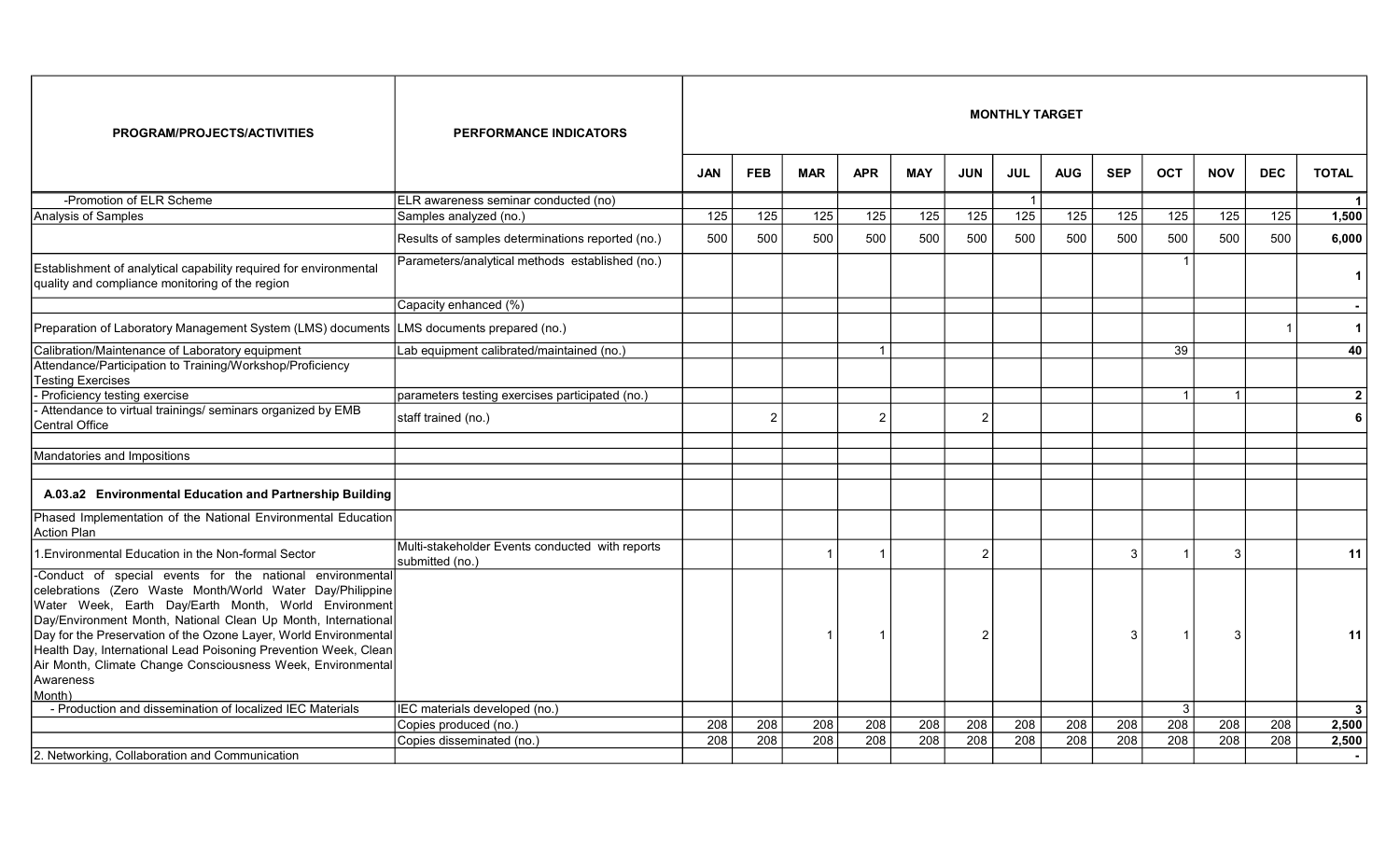| PROGRAM/PROJECTS/ACTIVITIES                                                               | <b>PERFORMANCE INDICATORS</b>                                                   |                         |                |                |                |                |                | <b>MONTHLY TARGET</b> |                 |                |                |                |                 |                |
|-------------------------------------------------------------------------------------------|---------------------------------------------------------------------------------|-------------------------|----------------|----------------|----------------|----------------|----------------|-----------------------|-----------------|----------------|----------------|----------------|-----------------|----------------|
|                                                                                           |                                                                                 | <b>JAN</b>              | <b>FEB</b>     | <b>MAR</b>     | <b>APR</b>     | <b>MAY</b>     | <b>JUN</b>     | <b>JUL</b>            | <b>AUG</b>      | <b>SEP</b>     | <b>OCT</b>     | <b>NOV</b>     | <b>DEC</b>      | <b>TOTAL</b>   |
| - Youth involvement in Environmental Protection                                           | Youth activities conducted (no.)                                                |                         |                | - 1            |                |                |                |                       |                 | $\overline{1}$ |                |                |                 | $\overline{2}$ |
| -Conduct of radio/TV programs/guestings/podcast                                           | Radio/TV guestings/podcast conducted (no.)                                      |                         |                |                |                |                |                |                       | 16              |                |                |                |                 | 16             |
| -Submission of photo releases to EMB Central Office for EMB<br>Website                    | Photo releases submitted (no.)                                                  | 3                       | 3              | -3             | 3              | 3              | 3              | 3                     | 3               | 3              | 3              | 3              | 3               | 36             |
| -Updating and Maintenance of Regional Facebook Page                                       | Regional Facebook page maintained/updated (no.)                                 | 10                      | 10             | 10             | 10             | 10             | 10             | 10                    | 10              | 10             | 10             | 10             | 10 <sup>°</sup> | 120            |
| 3. Preparation of Annual Regional State of Brown Environment<br>Report                    | 2020 Regional State of Brown Environment Report<br>prepared and submitted (no.) |                         |                |                |                |                |                |                       |                 |                |                |                |                 | $\mathbf 1$    |
| 4. Conduct of communication evaluation of IEC intervention                                | Accomplished survey forms submitted with statiscal<br>tabulation (no.)          |                         |                |                |                |                | 200            |                       |                 |                |                |                |                 | 200            |
| 5. Updating of EMB Regional website                                                       | Website content/links maintained/updated                                        | 10                      | 10             | 10             | 10             | 10             | 10             | 10                    | 10              | 10             | 10             | 10             | 10 <sup>1</sup> | 120            |
| 6. Conduct of webinar on Environmental Laws for DENR Offices                              | Webinar conducted (no.)                                                         |                         |                |                |                |                |                |                       |                 |                |                |                |                 | 3              |
| 7. Gathering of IEC data for EMB environmental statistics                                 | Report submitted (no.)                                                          | -1                      |                |                | $\overline{1}$ |                |                | $\overline{1}$        |                 |                | $\overline{1}$ |                |                 | 4              |
| 8. EMB Regional Champions on Environmental Management<br>(Game Changer Communities Award) | Regional nominees submitted (no.)                                               |                         |                |                |                | 3              |                |                       |                 |                |                |                |                 | 3              |
| Mandatories and Impositions                                                               |                                                                                 |                         |                |                |                |                |                |                       |                 |                |                |                |                 |                |
| A.03.a3 Environmental Impact Assessment                                                   |                                                                                 |                         |                |                |                |                |                |                       |                 |                |                |                |                 |                |
| <b>CLEARANCE AND PERMITTING</b>                                                           |                                                                                 |                         |                |                |                |                |                |                       |                 |                |                |                |                 |                |
| <b>Issuance of ECC</b>                                                                    | ECC issued (no.)                                                                | 22                      | 22             | 22             | 23             | 23             | 23             | $\overline{23}$       | 23              | 22             | 22             | 22             | 22              | 269            |
| Issuance of CNC - Category C & prior to 1982                                              | CNC issued (no.)                                                                | 3                       | $\overline{3}$ | $\overline{3}$ | $\overline{4}$ | $\overline{4}$ | $\overline{4}$ | $\boldsymbol{A}$      | 3               | 3              | $\mathbf{3}$   | 3              | $\overline{3}$  | 40             |
| Identification/Survey of projects operating without ECC                                   | Projects surveyed with site inspection reports<br>submitted (no.)               | 10                      | 10             | 10             | 11             | 11             | 11             | 11                    | 10 <sup>°</sup> | 10             | 10             | 10             | 10              | 124            |
| Validation of issued ECC (cleansing)                                                      | ECC cancelled (no.)                                                             | $\overline{2}$          | $\overline{2}$ | $\overline{2}$ | 3              | $\mathbf{3}$   | $\overline{3}$ | $\overline{3}$        | 3               | 3 <sup>1</sup> | $\overline{2}$ | $\overline{2}$ | $\overline{2}$  | 30             |
| Validation of CNC (Both Category C and Category D)                                        | CNC validated with report submitted (no.)                                       | $\overline{2}$          | $\overline{2}$ | $\overline{2}$ | 3              | $\overline{3}$ | 3 <sup>1</sup> | $\overline{3}$        | 3               | 3 <sup>1</sup> | $\overline{2}$ | $\overline{2}$ | $\overline{2}$  | 30             |
|                                                                                           | CNC cancelled (no.)                                                             | $\mathfrak{p}$          | $\overline{2}$ | $\overline{2}$ | 3              | $\overline{3}$ | 3              | 3                     | 3               | 3              | 2              | $\mathfrak{p}$ | 2               | 30             |
| <b>MONITORING AND ENFORCEMENT</b>                                                         |                                                                                 |                         |                |                |                |                |                |                       |                 |                |                |                |                 |                |
| Monitoring of Projects in compliance with ECC conditions and<br>EMP (ECPs)                | ECPs monitored with reports submitted (no.)                                     |                         | $\overline{2}$ |                |                |                |                |                       | 2               |                |                | -1             |                 | 14             |
|                                                                                           | - Fund 101                                                                      | $\overline{\mathbf{1}}$ | $\overline{2}$ |                | $\overline{1}$ | $\overline{1}$ |                | $\overline{1}$        | $\overline{2}$  | $\overline{1}$ |                | $\overline{1}$ |                 | 14             |
|                                                                                           | - ERF                                                                           |                         |                |                |                |                |                |                       |                 |                |                |                |                 |                |
| Site Validation/Investigations of ECPs                                                    | ECPs validated/investigated with report submitted<br>(no.)                      |                         |                |                |                |                |                |                       |                 |                |                | -1             |                 | 4              |
| Site Monitoring of Projects in compliance with ECC conditions and<br>EMP (Non-ECPs)       | Non-ECPs monitored with compliance evaluation<br>reports (CER) submitted (no.)  | 16                      | 16             | 17             | 17             | 17             | 17             | 18                    | 17              | 17             | 16             | 16             | 16              | 200            |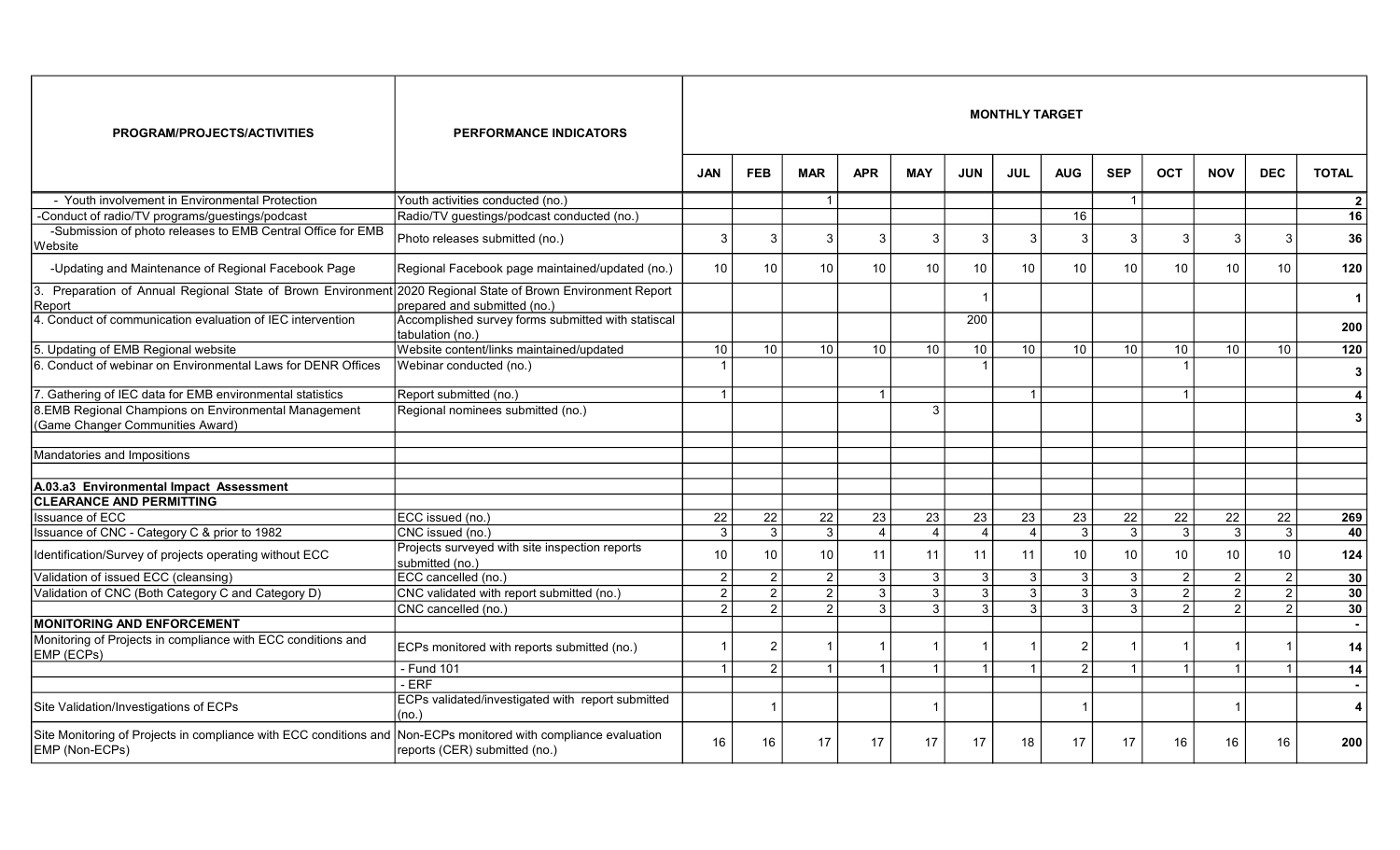| PROGRAM/PROJECTS/ACTIVITIES                                                                                    | <b>PERFORMANCE INDICATORS</b>                                                                                    |                         |                 |                 |                         |                 |                 | <b>MONTHLY TARGET</b> |                         |                          |                 |                         |                |                      |
|----------------------------------------------------------------------------------------------------------------|------------------------------------------------------------------------------------------------------------------|-------------------------|-----------------|-----------------|-------------------------|-----------------|-----------------|-----------------------|-------------------------|--------------------------|-----------------|-------------------------|----------------|----------------------|
|                                                                                                                |                                                                                                                  | <b>JAN</b>              | <b>FEB</b>      | <b>MAR</b>      | <b>APR</b>              | <b>MAY</b>      | <b>JUN</b>      | <b>JUL</b>            | <b>AUG</b>              | <b>SEP</b>               | <b>OCT</b>      | <b>NOV</b>              | <b>DEC</b>     | <b>TOTAL</b>         |
|                                                                                                                | - Fund 101                                                                                                       | 16                      | 16              | 17              | 17                      | 17              | 17              | 18                    | 17                      | 17                       | 16              | 16                      | 16             | 200                  |
|                                                                                                                | $-$ ERF                                                                                                          |                         |                 |                 |                         |                 |                 |                       |                         |                          |                 |                         |                |                      |
| Table Monitoring of Project per CMR received through online<br>system (Non-ECPs)                               | Non-ECPs monitored with CER submitted (no.)                                                                      | 45                      | 44              | 45              | 45                      | 45              | 46              | 45                    | 44                      | 45                       | 45              | 45                      | 45             | 539                  |
|                                                                                                                | - Fund 101                                                                                                       | 45                      | 44              | 45              | 45                      | 45              | 46              | 45                    | 44                      | 45                       | 45              | 45                      | 45             | 539                  |
|                                                                                                                | $-$ ERF                                                                                                          |                         |                 |                 |                         |                 |                 |                       |                         |                          |                 |                         |                |                      |
| <b>SUPPORT ACTIVITIES</b>                                                                                      |                                                                                                                  |                         |                 |                 |                         |                 |                 |                       |                         |                          |                 |                         |                |                      |
| Conduct of Programmatic EIA/SEA per river channels in<br>coordination with MGB, DPWH and Provincial Government | Programmatic EIA/SEA report (no.)                                                                                |                         |                 |                 |                         |                 |                 |                       |                         | $\overline{\phantom{a}}$ |                 |                         |                | $\mathbf{1}$         |
| Orientation on EIA Stakeholders                                                                                | Stakeholders trained (no.)                                                                                       |                         | 50              |                 |                         |                 |                 |                       | 50                      |                          |                 |                         |                | 100                  |
| Updating of EIA database                                                                                       | EIA-IS database updated (no.)                                                                                    |                         | $\overline{1}$  | $\overline{1}$  | $\overline{\mathbf{1}}$ | $\overline{1}$  |                 | $\overline{1}$        | $\overline{1}$          | $\overline{\mathbf{1}}$  |                 | $\overline{\mathbf{1}}$ |                | $\mathbf{1}$         |
| Act as Resource Persons (RPs) in MMTs                                                                          | MMT meetings participated as RP with report<br>submitted (no.)                                                   |                         |                 |                 |                         |                 |                 |                       |                         |                          |                 |                         |                | $\mathbf{1}$         |
| Preparation of EIA Annual Report                                                                               | Annual Report prepared and submitted (no.)                                                                       | $\overline{1}$          |                 |                 |                         |                 |                 |                       |                         |                          |                 |                         |                | $\mathbf{1}$         |
| <b>Support to EIA IEC Activities</b>                                                                           | <b>Support Provided to EIA IEC Activities (no.)</b>                                                              |                         |                 |                 | $\overline{\mathbf{1}}$ |                 |                 |                       |                         |                          |                 |                         |                |                      |
| Mandatories and Impositions                                                                                    |                                                                                                                  |                         |                 |                 |                         |                 |                 |                       |                         |                          |                 |                         |                |                      |
| A.03.b Environmental Regulations and Pollution Control                                                         |                                                                                                                  |                         |                 |                 |                         |                 |                 |                       |                         |                          |                 |                         |                |                      |
| A.03.b1 Implementation of Clean Air Regulations                                                                |                                                                                                                  |                         |                 |                 |                         |                 |                 |                       |                         |                          |                 |                         |                |                      |
| Clean Air Program                                                                                              |                                                                                                                  |                         |                 |                 |                         |                 |                 |                       |                         |                          |                 |                         |                |                      |
| <b>CLEARANCE AND PERMITTING</b>                                                                                |                                                                                                                  |                         |                 |                 |                         |                 |                 |                       |                         |                          |                 |                         |                |                      |
| Issuance of Permit to Operate                                                                                  | Permit To Operate Issued (no.)                                                                                   | 56                      | $\overline{57}$ | $\overline{57}$ | 60                      | 60              | 60              | 60                    | 60                      | 60                       | $\overline{57}$ | $\overline{57}$         | 57             | 701                  |
|                                                                                                                | -New                                                                                                             | $\overline{11}$         | $\overline{12}$ | $\overline{12}$ | 12                      | $\overline{12}$ | $\overline{12}$ | $\overline{12}$       | $\overline{12}$         | 12                       | $\overline{12}$ | $\overline{12}$         | 12             | $\overline{143}$     |
|                                                                                                                | -Renewal                                                                                                         | 45                      | 45              | 45              | 48                      | 48              | 48              | 48                    | 48                      | 48                       | 45              | 45                      | 45             | 558                  |
| Updating of Industrial Database                                                                                | Database updated (no)                                                                                            | $\overline{1}$          | $\mathbf{1}$    | $\overline{1}$  | $\overline{1}$          | $\overline{1}$  |                 | $\overline{1}$        | $\overline{\mathbf{1}}$ | $\overline{1}$           | $\overline{1}$  | -1                      | $\overline{1}$ | $\blacktriangleleft$ |
| <b>MONITORING AND ENFORCEMENT</b>                                                                              |                                                                                                                  |                         |                 |                 |                         |                 |                 |                       |                         |                          |                 |                         |                |                      |
| Ambient Air Quality Monitoring                                                                                 | Air Quality Assessment Report submitted (no.)                                                                    | 2                       |                 |                 |                         |                 |                 |                       |                         |                          |                 |                         |                | 5                    |
|                                                                                                                | -quarterly                                                                                                       | $\overline{1}$          |                 |                 | $\overline{1}$          |                 |                 | $\overline{1}$        |                         |                          | $\overline{1}$  |                         |                | 4                    |
|                                                                                                                | -annual                                                                                                          | $\overline{\mathbf{1}}$ |                 |                 |                         |                 |                 |                       |                         |                          |                 |                         |                | $\mathbf{1}$         |
|                                                                                                                | Air Quality Sampling Station Operated and<br>Maintained (automatic and/or manual) with report<br>submitted (no.) | .5                      | 5               | .5              | -5                      | -5              | 5               | -5                    | 5                       | 5                        | .5              | 5                       | 5              | 5                    |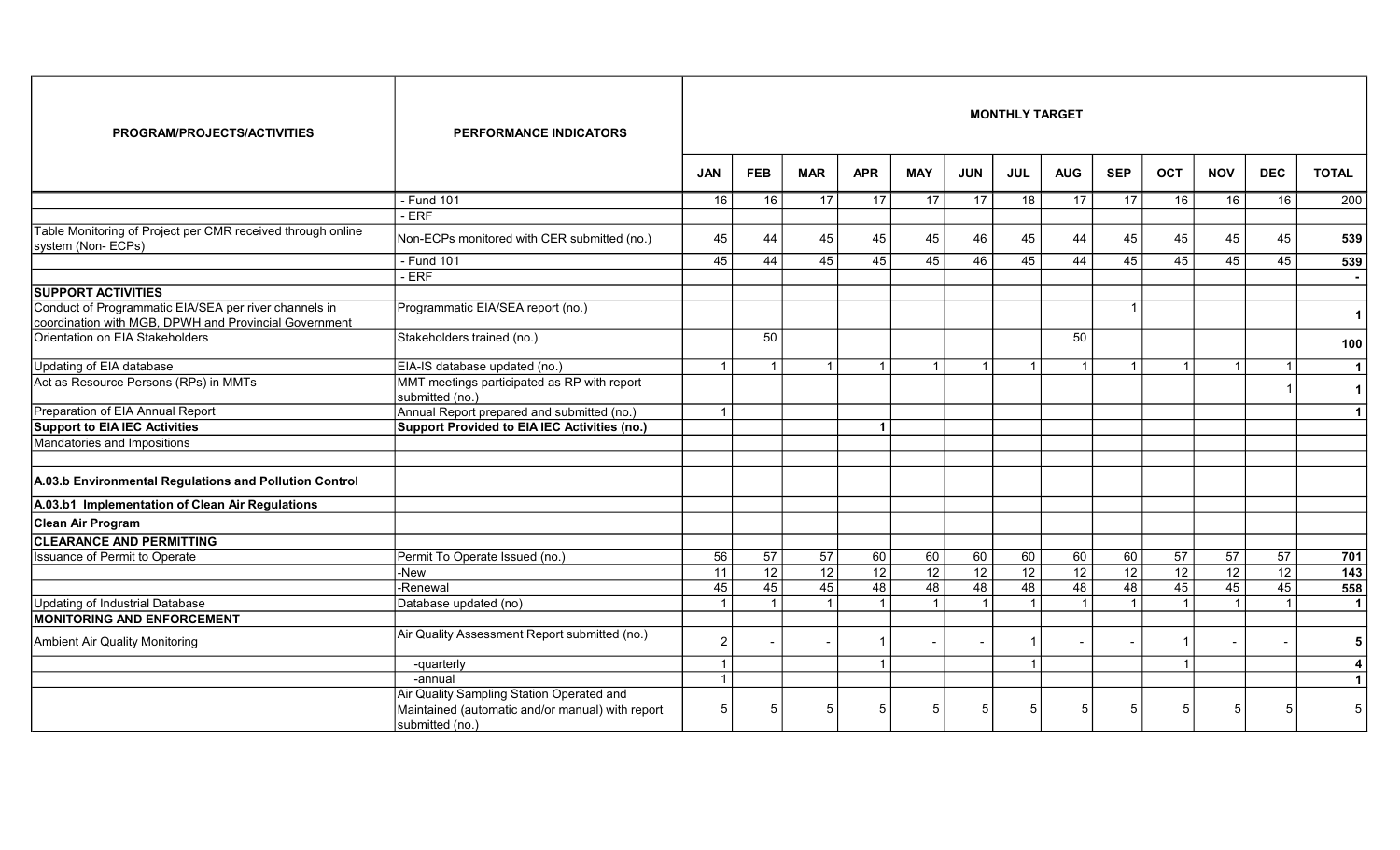| PROGRAM/PROJECTS/ACTIVITIES                                                                                                        | <b>PERFORMANCE INDICATORS</b>                                                                                                      |                |                 |                |                 |                 |            | <b>MONTHLY TARGET</b> |            |                |                |            |                |                |
|------------------------------------------------------------------------------------------------------------------------------------|------------------------------------------------------------------------------------------------------------------------------------|----------------|-----------------|----------------|-----------------|-----------------|------------|-----------------------|------------|----------------|----------------|------------|----------------|----------------|
|                                                                                                                                    |                                                                                                                                    | <b>JAN</b>     | <b>FEB</b>      | <b>MAR</b>     | <b>APR</b>      | <b>MAY</b>      | <b>JUN</b> | <b>JUL</b>            | <b>AUG</b> | <b>SEP</b>     | <b>OCT</b>     | <b>NOV</b> | <b>DEC</b>     | <b>TOTAL</b>   |
|                                                                                                                                    | Air Quality Sampling Station Upgraded (automatic<br>and/or manual) with report submitted (no.)                                     |                |                 |                |                 |                 |            |                       |            |                | 5              |            |                | 5              |
|                                                                                                                                    | AQM Equipment Calibrated with certificate (no.)                                                                                    |                |                 |                |                 |                 |            |                       |            |                | $\overline{5}$ |            |                | $\sqrt{5}$     |
|                                                                                                                                    | $-TSP$                                                                                                                             |                |                 |                |                 |                 |            |                       |            |                | $\overline{2}$ |            |                | $\mathbf{2}$   |
|                                                                                                                                    | -PM10 (manual)                                                                                                                     |                |                 |                |                 |                 |            |                       |            |                | $\overline{2}$ |            |                | $\overline{2}$ |
|                                                                                                                                    | -PM10/2.5 (automatic/manual)                                                                                                       |                |                 |                |                 |                 |            |                       |            |                | $\overline{1}$ |            |                | $\mathbf{1}$   |
|                                                                                                                                    | -Gaseous Parameters (automatic/manual)                                                                                             |                |                 |                |                 |                 |            |                       |            |                | $\sim$         |            |                | $\sim$         |
| Operationalization of Airshed                                                                                                      | Airshed action plan updated and implemented with<br>report submitted (no.)                                                         |                |                 |                | -1              |                 |            |                       |            |                |                |            |                | $\mathbf{1}$   |
| <b>Updating of Emission Inventory</b>                                                                                              |                                                                                                                                    |                |                 |                |                 |                 |            |                       |            |                |                |            |                |                |
| (Stationary , Mobile and Areas Sources with Percentage (%)<br>Coverage of Total Universe per LGUs and GIS Spatial<br>Distribution) | Regional Emission Inventory Updated (no.)                                                                                          |                |                 |                |                 |                 |            |                       |            |                |                |            |                | 1              |
| Pre-Designation of Attainment/non-attainment areas                                                                                 | Pre-designation of Attainment/Non-Attainment<br>Areas ensorsed (no.)                                                               |                |                 |                |                 |                 |            |                       |            |                |                |            |                | $\mathbf 1$    |
|                                                                                                                                    | Airshed Emission Inventory for Stationary , Mobile<br>and Areas Sources within the Airshed prepared with<br>report submitted (no.) |                |                 |                |                 |                 |            |                       |            |                |                |            |                | $\mathbf 1$    |
|                                                                                                                                    | Annual air quality monitoring data with 75% data<br>capture compiled, assessed and submitted                                       |                |                 |                |                 |                 |            |                       |            |                |                |            |                | $\mathbf 1$    |
| Designation of Attainment/non-attainment Areas within the<br>Airshed                                                               | Airshed dispersion modelling conducted (no.)                                                                                       |                |                 |                |                 |                 |            |                       |            |                |                |            |                | $\mathbf 1$    |
| Policy/Progam/Project recommendation to GB                                                                                         | Policy/Program/Project formulated with approved<br>resolutions (no.)                                                               |                |                 |                |                 |                 |            |                       |            |                |                |            |                | 1              |
| Identification of New Airshed                                                                                                      | Report prepared and submitted (no.)                                                                                                |                |                 |                |                 |                 |            |                       |            |                |                |            |                |                |
| Assessment of Air Quality Management Fund (AQMF) utilization                                                                       | Quarterly physical and financial report submitted<br>(no.)                                                                         |                |                 |                |                 |                 |            |                       |            |                |                |            |                | 4              |
|                                                                                                                                    | Annual Airshed Status Report Prepared and<br>submitted (no.)                                                                       |                |                 |                |                 |                 |            |                       |            |                |                |            |                | $\mathbf{1}$   |
| Industrial Compliance Monitoring                                                                                                   | Firms monitored with report submitted (no.)                                                                                        | 98             | 98              | 98             | 99              | 99              | 99         | 99                    | 99         | 99             | 98             | 90         | $\sim$         | 1,076          |
|                                                                                                                                    | no. of firms for site monitoring                                                                                                   | 39             | 39              | 39             | 39              | 39              | 39         | 39                    | 39         | 39             | 39             | 35         | $\sim$         | 425            |
|                                                                                                                                    | - no. of firms for table monitoring                                                                                                | 59             | $\overline{59}$ | 59             | 60              | 60              | 60         | 60                    | 60         | 60             | 59             | 55         | $\sim$         | 651            |
| Identification/survey of established firms/industries and<br>commercial establishments operating without permits                   | Firms surveyed with reports submitted (no)                                                                                         | 21             | 21              | 21             | 21              | 21              | 21         | 21                    | 21         | 21             | 21             | 21         |                | 231            |
| CEMS and Regulatory Monitoring (Stack Sampling)                                                                                    | No. of Firms Compliant to Standards with Report<br>Submitted (no.)                                                                 |                |                 |                |                 |                 |            | -5                    |            |                | .5             |            |                | 20             |
| Evaluation and Approval of Test Plan                                                                                               | Test Plan Evaluated and Approved (no.)                                                                                             | 5 <sup>1</sup> | 5               | $\overline{5}$ | $5\phantom{.0}$ | $5\phantom{.0}$ | 5          | $\overline{5}$        | 5          | 5 <sup>1</sup> | 5 <sup>1</sup> | 5          | 5 <sup>1</sup> | 60             |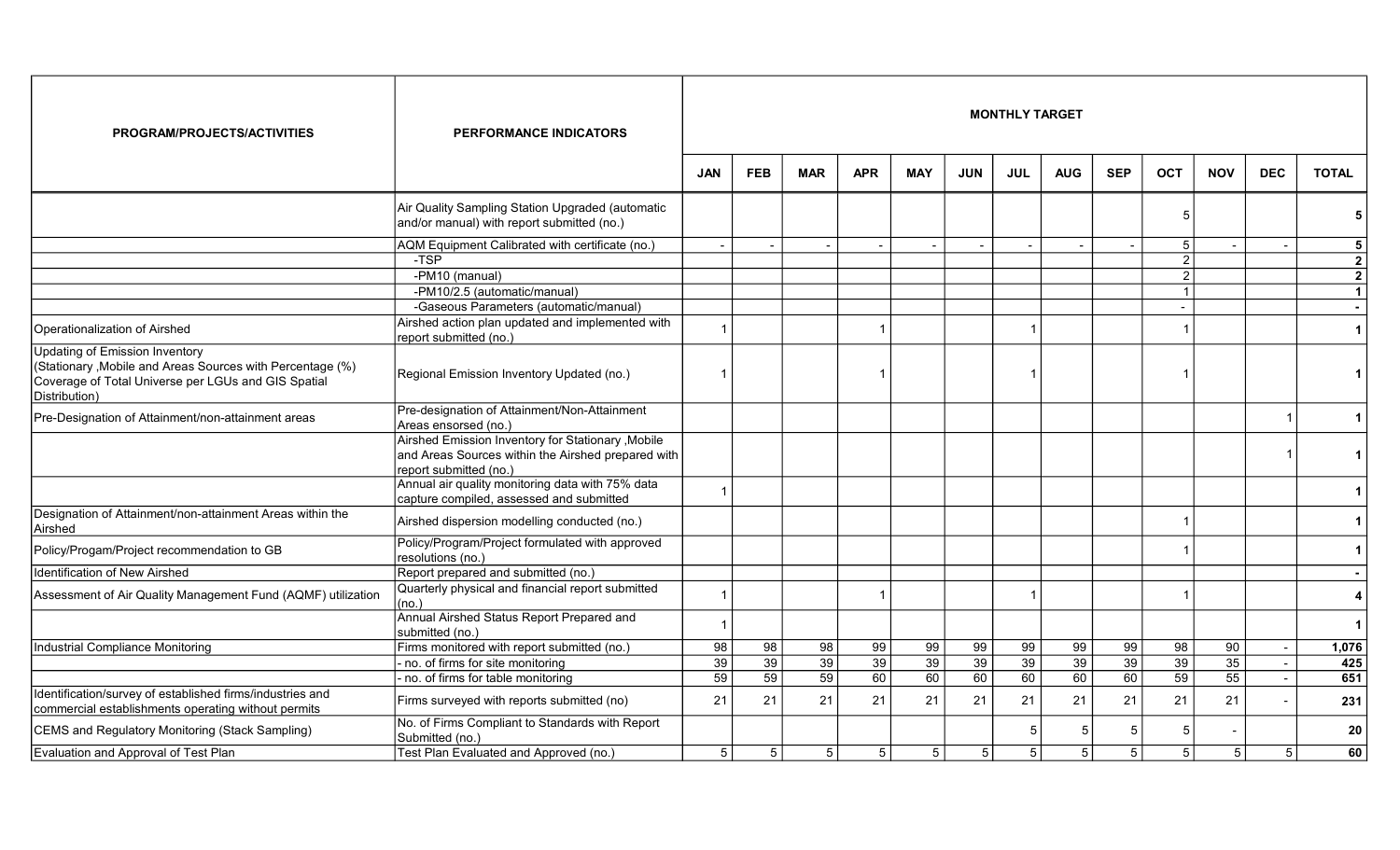| PROGRAM/PROJECTS/ACTIVITIES                                  | <b>PERFORMANCE INDICATORS</b>                                                                                                                                                |                 |                 |                 |                 |                 |                 | <b>MONTHLY TARGET</b> |                 |                 |                 |                 |                 |                         |
|--------------------------------------------------------------|------------------------------------------------------------------------------------------------------------------------------------------------------------------------------|-----------------|-----------------|-----------------|-----------------|-----------------|-----------------|-----------------------|-----------------|-----------------|-----------------|-----------------|-----------------|-------------------------|
|                                                              |                                                                                                                                                                              | <b>JAN</b>      | <b>FEB</b>      | <b>MAR</b>      | <b>APR</b>      | <b>MAY</b>      | <b>JUN</b>      | <b>JUL</b>            | <b>AUG</b>      | <b>SEP</b>      | <b>OCT</b>      | <b>NOV</b>      | <b>DEC</b>      | <b>TOTAL</b>            |
| RATA/RAA/CGA monitoring of firms with CEMS and COMS          | List of Firms with CEMS and COMS monitored with<br>Conducted Audits (RATA/CGA) vs Universe of<br>Firms with CEMS/COMS (no.)<br>Firms with CEMS and COMS complied with online |                 |                 |                 |                 |                 |                 | .5                    | 5               | 5               | 5               |                 |                 | 20                      |
|                                                              | submission based on DAO 2017-14 (no.)                                                                                                                                        |                 |                 | $\overline{4}$  |                 |                 | $\overline{4}$  |                       |                 | Δ               |                 |                 | $\overline{4}$  | $\overline{\mathbf{4}}$ |
| Monitoring of Private Emission Testing Centers (PETCs)       | PETCs Monitored with reports submitted (no.)                                                                                                                                 | $\overline{4}$  | $\overline{4}$  | $\overline{4}$  | $\overline{4}$  | $\overline{4}$  | $5\overline{)}$ | $\overline{5}$        | 4               | $\overline{4}$  | $\overline{4}$  |                 | $\sim$          | 42                      |
| <b>SUPPORT ACTIVITIES</b>                                    |                                                                                                                                                                              |                 |                 |                 |                 |                 |                 |                       |                 |                 |                 |                 |                 |                         |
| Updating of Air Quality Database                             | Quarterly Database Updated and Data<br>Management with Report Submitted (no.)                                                                                                |                 |                 |                 |                 |                 |                 | -1                    |                 |                 |                 |                 |                 | $\mathbf{1}$            |
|                                                              | Quarterly Database Updated and Data<br>Management with Report Submitted (no.)                                                                                                |                 |                 |                 |                 |                 |                 |                       |                 |                 |                 |                 |                 | $\mathbf{1}$            |
| Capacity Building for Air Quality Monitoring                 | Capacity Building/Training conducted (no.)                                                                                                                                   |                 |                 | $\overline{1}$  |                 |                 |                 |                       |                 |                 |                 |                 |                 | $\mathbf{1}$            |
| Preparation of the Regional Annual Air Quality Status Report | Annual Regional Air Quality Status Report Prepared<br>and submitted (no.)                                                                                                    |                 |                 |                 |                 |                 |                 |                       |                 |                 |                 |                 |                 | $\mathbf 1$             |
| <b>Support to Air IEC Activities</b>                         | <b>Support Provided to Air IEC Activities (no.)</b>                                                                                                                          |                 |                 |                 |                 |                 |                 |                       |                 |                 |                 |                 |                 |                         |
| Mandatories and Impositions                                  |                                                                                                                                                                              |                 |                 |                 |                 |                 |                 |                       |                 |                 |                 |                 |                 |                         |
|                                                              |                                                                                                                                                                              |                 |                 |                 |                 |                 |                 |                       |                 |                 |                 |                 |                 |                         |
| A.03.b2 Implementation of Clean Water Regulations            |                                                                                                                                                                              |                 |                 |                 |                 |                 |                 |                       |                 |                 |                 |                 |                 |                         |
| Clean Water program                                          |                                                                                                                                                                              |                 |                 |                 |                 |                 |                 |                       |                 |                 |                 |                 |                 |                         |
| <b>CLEARANCE AND PERMITTING</b>                              |                                                                                                                                                                              |                 |                 |                 |                 |                 |                 |                       |                 |                 |                 |                 |                 |                         |
| Issuance of Waste Water Discharge Permit                     | Waste Water Discharge Permit issued (no.)<br>(regardless of volume)                                                                                                          | 12              | 13              | 13              | 13              | 14              | 14              | 14                    | 14              | 13              | 13              | 13              | 12              | 158                     |
|                                                              | $\overline{-N}$ ew                                                                                                                                                           | $\overline{4}$  | 5 <sup>1</sup>  | 5               | $5\phantom{.0}$ | $\sqrt{5}$      | 5 <sub>5</sub>  | $\overline{5}$        | 5               | 5 <sup>5</sup>  | 5 <sub>5</sub>  | 5               | $\overline{4}$  | 58                      |
|                                                              | -Renewal                                                                                                                                                                     | 8               | $\overline{8}$  | 8               | $\overline{8}$  | $\overline{9}$  | 9 <sup>1</sup>  | $\overline{9}$        | 9               | 8               | $\overline{8}$  | $\overline{8}$  | $\overline{8}$  | 100                     |
| <b>PCO</b> Accreditation                                     | PCO Accredited (no.)                                                                                                                                                         | 42              | 42              | 42              | 42              | 42              | 42              | 42                    | 42              | 42              | 42              | 40              | 40              | 500                     |
|                                                              | -New (Include Category A & B)                                                                                                                                                | $\overline{22}$ | $\overline{22}$ | $\overline{22}$ | 22              | $\overline{22}$ | $\overline{22}$ | $\overline{22}$       | $\overline{22}$ | $\overline{22}$ | $\overline{22}$ | 20              | $\overline{20}$ | 260                     |
|                                                              | -Renewal (Include Category A & B)                                                                                                                                            | $\overline{20}$ | $\overline{20}$ | 20              | $\overline{20}$ | $\overline{20}$ | $\overline{20}$ | 20                    | $\overline{20}$ | 20              | $\overline{20}$ | $\overline{20}$ | $\overline{20}$ | 240                     |
|                                                              | Submission of PCO updated database (no.)                                                                                                                                     | $\overline{1}$  | $\mathbf{1}$    | -1              |                 | -1              |                 | $\overline{1}$        | $\overline{1}$  | $\overline{1}$  | -1              | -1              | $\overline{1}$  | 12                      |
| MONITORING AND ENFORCEMENT                                   |                                                                                                                                                                              |                 |                 |                 |                 |                 |                 |                       |                 |                 |                 |                 |                 |                         |
| Ambient Water Quality Monitoring                             | Waterbodies monitored (no.)                                                                                                                                                  |                 |                 |                 |                 |                 |                 |                       |                 |                 |                 |                 |                 |                         |
|                                                              | - Priority waterbodies (no.)                                                                                                                                                 | $\overline{4}$  | 4               | $\overline{4}$  | $\overline{4}$  | $\overline{4}$  | 4               | $\overline{4}$        | $\overline{4}$  | 4               | $\overline{4}$  | 4               | 4               | 4                       |
|                                                              | - Other Water bodies (no.)                                                                                                                                                   |                 |                 | 6               |                 |                 | 6 <sup>1</sup>  |                       |                 | 6               |                 |                 | $6\phantom{.}$  | 6                       |
|                                                              | - Priority Recreational waters (no.)                                                                                                                                         | 3               | 3               | 3               | 3               | $\overline{3}$  | $\overline{3}$  | $\overline{3}$        | 3 <sup>1</sup>  | 3               | $\mathbf{3}$    | 3               | $\mathbf{3}$    | $\overline{\mathbf{3}}$ |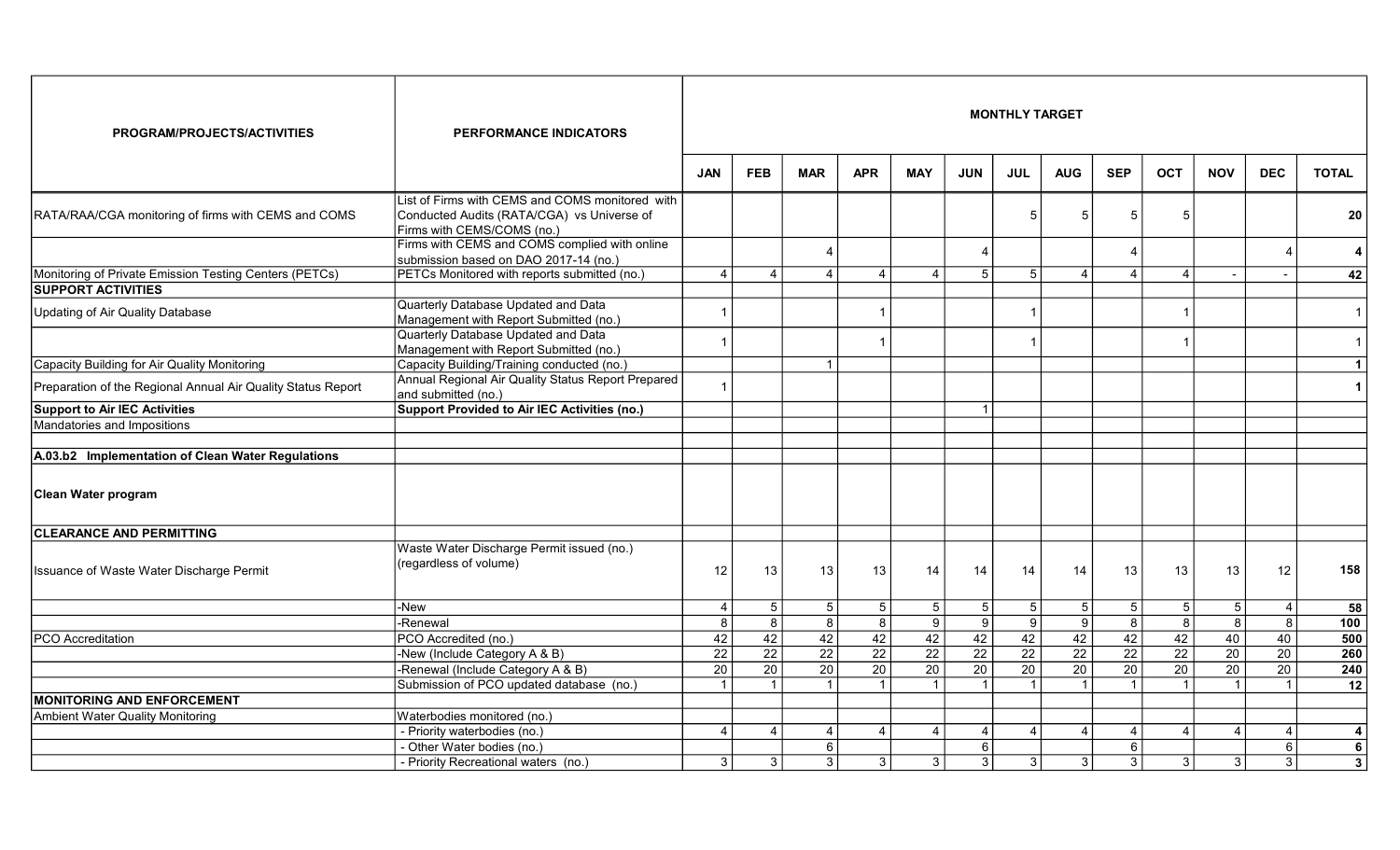| PROGRAM/PROJECTS/ACTIVITIES                                                                          | <b>PERFORMANCE INDICATORS</b>                                                |                         |                      |                 |                 |                      |                 | <b>MONTHLY TARGET</b> |                 |                         |                 |            |                 |                         |
|------------------------------------------------------------------------------------------------------|------------------------------------------------------------------------------|-------------------------|----------------------|-----------------|-----------------|----------------------|-----------------|-----------------------|-----------------|-------------------------|-----------------|------------|-----------------|-------------------------|
|                                                                                                      |                                                                              | <b>JAN</b>              | <b>FEB</b>           | <b>MAR</b>      | <b>APR</b>      | <b>MAY</b>           | <b>JUN</b>      | <b>JUL</b>            | <b>AUG</b>      | <b>SEP</b>              | <b>OCT</b>      | <b>NOV</b> | <b>DEC</b>      | <b>TOTAL</b>            |
|                                                                                                      | - Other Recreational waters (no.)                                            | 3                       | $\mathbf{3}$         | 3               | 3               | $\mathbf{3}$         | 3               | 3                     | $\vert$ 3       | 3                       | 3               | 3          | 3               | -3                      |
|                                                                                                      | - Adopted esteros (no.) (outside WQMA)                                       |                         |                      | $\overline{7}$  |                 |                      |                 |                       |                 | $\overline{7}$          |                 |            |                 | $\overline{7}$          |
|                                                                                                      | Water Quality Assessment Report submitted (no.)                              | 3                       |                      |                 | $\overline{2}$  |                      |                 | 2                     |                 |                         | $\overline{2}$  |            |                 | 17                      |
|                                                                                                      | -monthly assessment                                                          | -1                      |                      |                 | $\overline{1}$  | $\overline{1}$       |                 | $\mathbf 1$           |                 |                         |                 |            |                 | 12                      |
|                                                                                                      | -quarterly assessment                                                        | $\overline{\mathbf{1}}$ |                      |                 | $\overline{1}$  |                      |                 |                       |                 |                         |                 |            |                 | $\overline{4}$          |
|                                                                                                      | -annual assessment                                                           | - 1                     |                      |                 |                 |                      |                 |                       |                 |                         |                 |            |                 | $\vert$ 1               |
| Classification/re-classification of Water Bodies                                                     | Water bodies endorsed for classification (no.)                               |                         |                      |                 |                 |                      |                 |                       |                 |                         |                 |            | R               | 8                       |
|                                                                                                      | Classified Water bodies reviewed for re-<br>classification (no.)             |                         |                      |                 |                 |                      |                 |                       |                 |                         |                 |            |                 |                         |
| Designation/Delineation of Water Quality Management Areas                                            | WQMA endorsed for designation (no.)                                          |                         |                      |                 |                 |                      |                 |                       |                 |                         |                 |            |                 | -1                      |
| Operationalization of Water Quality Management Areas                                                 | Implementation of WQMAs action plan monitored<br>with report submitted (no.) |                         | $\blacktriangleleft$ |                 | $\mathbf 1$     | $\blacktriangleleft$ |                 | 1                     |                 | $\overline{\mathbf{1}}$ |                 |            |                 |                         |
|                                                                                                      | LGU assisted in the preparation of the Compliance<br>Scheme (no.)            |                         |                      |                 |                 |                      |                 |                       |                 |                         |                 |            |                 |                         |
|                                                                                                      | Implementation of LGU Compliance scheme<br>monitored (no.)                   |                         |                      |                 |                 |                      |                 |                       |                 |                         |                 |            |                 |                         |
| Assessment of Pollution load (MC 2020-25)                                                            | Pollution load assessed (no.)                                                |                         |                      |                 |                 |                      |                 |                       |                 |                         |                 | 1          |                 | $\mathbf 1$             |
|                                                                                                      | Attainment or non-attainment areas identified (no.)                          |                         |                      |                 |                 |                      |                 |                       |                 |                         |                 |            |                 |                         |
|                                                                                                      | Annual WQMAs Status Report Prepared and<br>submitted (no.)                   |                         |                      |                 |                 |                      |                 |                       |                 |                         |                 |            |                 | $\mathbf{1}$            |
|                                                                                                      | Adopted Esteros assessed w/in WQMA (no.)                                     |                         |                      | $\overline{4}$  |                 |                      | $\Delta$        |                       |                 | $\overline{4}$          |                 |            | $\Delta$        | $\overline{4}$          |
| Compliance Monitoring of Establishments                                                              | Establishments monitored with reports<br>submitted(no.)                      | 35                      | 35                   | 36              | 37              | 37                   | 37              | 37                    | 37              | 36                      | 35              | 35         | 26              | 423                     |
|                                                                                                      | no. of establishments for site monitoring                                    | 9                       | $\boldsymbol{9}$     | 9               | 10              | 10                   | 10              | 10                    | 10              | 9                       | 9               | 9          |                 | 104                     |
|                                                                                                      | no. of establishments for table monitoring                                   | 26                      | $\overline{26}$      | $\overline{27}$ | $\overline{27}$ | $\overline{27}$      | $\overline{27}$ | $\overline{27}$       | $\overline{27}$ | $\overline{27}$         | $\overline{26}$ | 26         | $\overline{26}$ | 319                     |
| Identification/survey of firms/industries and commercial<br>establishments operating without permits | Firms surveyed with reports submitted (no)                                   | 21                      | 21                   | 22              | 22              | 22                   | 32              | 32                    | 22              | 22                      | 22              | 10         |                 | 248                     |
| <b>SUPPORT ACTIVITIES</b>                                                                            |                                                                              |                         |                      |                 |                 |                      |                 |                       |                 |                         |                 |            |                 |                         |
| Updating of Water Quality Management Information System                                              | Database updated with certificate of completion<br>submitted(no.)            |                         | -1                   |                 |                 | -1                   |                 |                       |                 |                         |                 |            |                 | -1                      |
| Preparation of Annual Regional Water Quality Status report                                           | Annual Regional Water Quality Status Report<br>prepared and submitted (no.)  |                         |                      |                 |                 |                      |                 |                       |                 |                         |                 |            |                 | $\overline{\mathbf{1}}$ |
| Capacity Building for Water Quality Monitoring                                                       | Capacity Building/Training conducted (no.)                                   |                         |                      |                 |                 |                      |                 |                       |                 |                         |                 |            |                 |                         |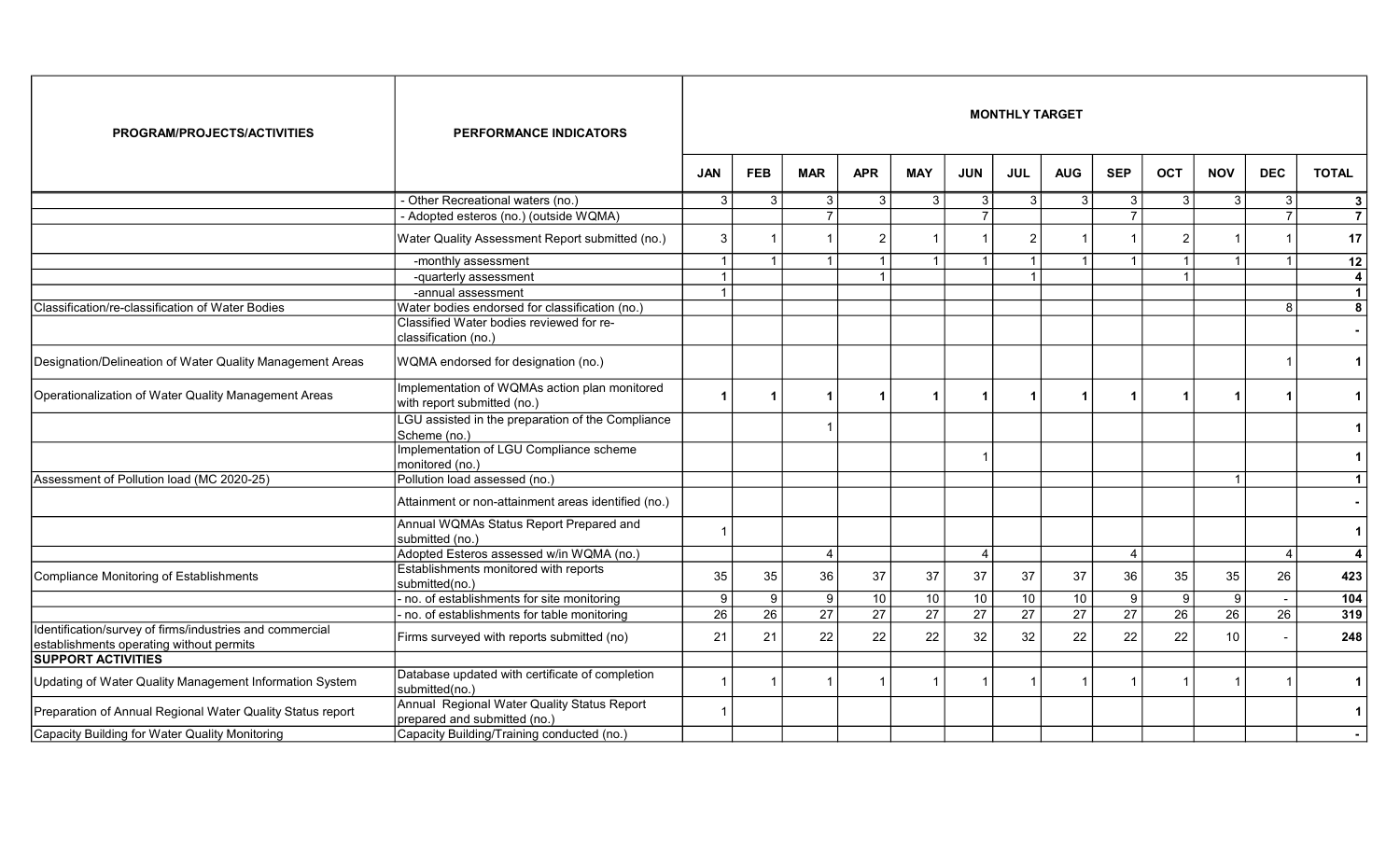| PROGRAM/PROJECTS/ACTIVITIES                                                                                                            | <b>PERFORMANCE INDICATORS</b>                                                                                                                            |            |                 |            |            |                         |            | <b>MONTHLY TARGET</b> |                |            |                |            |            |              |
|----------------------------------------------------------------------------------------------------------------------------------------|----------------------------------------------------------------------------------------------------------------------------------------------------------|------------|-----------------|------------|------------|-------------------------|------------|-----------------------|----------------|------------|----------------|------------|------------|--------------|
|                                                                                                                                        |                                                                                                                                                          | <b>JAN</b> | <b>FEB</b>      | <b>MAR</b> | <b>APR</b> | <b>MAY</b>              | <b>JUN</b> | <b>JUL</b>            | <b>AUG</b>     | <b>SEP</b> | <b>OCT</b>     | <b>NOV</b> | <b>DEC</b> | <b>TOTAL</b> |
| Manila Bay Rehabilitation Program (NCR, R3 and R4A)                                                                                    |                                                                                                                                                          |            |                 |            |            |                         |            |                       |                |            |                |            |            |              |
| Preparation of Accomplishment Report                                                                                                   | Accomplishment report submitted (no.)<br>Quarterly report<br>-Annual report                                                                              |            |                 |            |            |                         |            |                       |                |            |                |            |            |              |
| PEPP activities: Evaluation, Monitoring, Validation under<br>Track 1                                                                   | Firms evaluated and endorsed (no.)                                                                                                                       |            |                 |            |            |                         |            |                       |                |            |                |            |            |              |
| <b>Support to Water IEC Activities</b>                                                                                                 | Support Provided to Water IEC Activities (no.)                                                                                                           |            |                 |            |            |                         |            |                       |                |            |                |            |            |              |
| Mandatories and Impositions                                                                                                            |                                                                                                                                                          |            |                 |            |            |                         |            |                       |                |            |                |            |            |              |
| A.03.b3 Implementation of Ecological Solid Waste<br><b>Management Regulations</b>                                                      |                                                                                                                                                          |            |                 |            |            |                         |            |                       |                |            |                |            |            |              |
| I. Provision of T.A. in the implementation of ESWM                                                                                     | <b>LGUs assisted:</b>                                                                                                                                    |            |                 |            |            |                         |            |                       |                |            |                |            |            |              |
| Review and Evaluation of 10-year SWM Plans                                                                                             | 10-year SWM plans evaluated and endorsed (no.)                                                                                                           |            | $\overline{4}$  |            |            | $\boldsymbol{\Lambda}$  |            |                       | 4              |            |                |            |            | 12           |
| Support to EMB Funded functional MRFs for increased waste<br>collection, segregation and diversion                                     | Functional existing MRF supported with recorded<br>increase in waste collection, segregation and<br>diversion diversion (no.)                            |            |                 |            |            |                         |            |                       |                | 75         |                |            |            | 75           |
| Provision of Biowaste Shredders and Composters                                                                                         | LGUs provided with Biowaste Shredders and<br>Composters (no.)                                                                                            |            |                 |            |            |                         |            | 39                    |                |            |                |            |            | 39           |
| <b>Site Assessment of Proposed SLF</b>                                                                                                 | Site Assessment of Proposed SLF (no.)                                                                                                                    |            |                 |            |            |                         | 3          |                       | 3 <sup>1</sup> |            |                |            |            | 6            |
| <b>Design of Assigned SLF Category</b>                                                                                                 | Input in the Design of Assigned SLF Cateogry<br>(no.)                                                                                                    |            |                 |            |            |                         |            |                       |                |            |                |            |            | $\mathbf{1}$ |
|                                                                                                                                        | Feasibility Study on 4 SLF Sites for LGU<br>clustering (no.)                                                                                             |            |                 |            |            |                         |            |                       |                |            |                |            |            | $\mathbf 1$  |
| II. Monitoring of Approved Solid Waste Management Plans                                                                                |                                                                                                                                                          |            |                 |            |            |                         |            |                       |                |            |                |            |            |              |
| Compliance Monitoring on the implementation of the approved<br>Ten-year SWM Plan                                                       | Ten-year SWM Plan monitored and assessed (no.)                                                                                                           | 5          | 10 <sup>1</sup> | 10         | .5         | 10                      |            | 10 <sup>1</sup>       | 10             | 10         | $\overline{5}$ |            |            | 75           |
| III. Monitoring of Funded Programs                                                                                                     |                                                                                                                                                          |            |                 |            |            |                         |            |                       |                |            |                |            |            |              |
| -Compliance Monitoring and assessment of the EMB Funded<br>Closure and Rehabilitation Activities CY 2016-2018                          | <b>EMB Funded Closure and Rehabilitation of</b><br>Dumpsites monitored and assessed with report<br>submitted(no.)                                        |            | $\overline{1}$  |            |            | $\overline{\mathbf{1}}$ |            |                       |                |            |                |            |            | 8            |
| -Compliance Monitoring and capacitation of EMB Funded MRFs<br>(FY2012-2019) and LGU Funded MRFs to achieve required waste<br>diversion | <b>EMB Funded Materials Recovery Facilities</b><br>monitored and assisted technically to achieve<br>required waste diversion with report submitted (no.) | 9          | q               | 10         | 10         | 12                      | 12         | 12                    | 12             | 12         | 10             | 10         |            | 118          |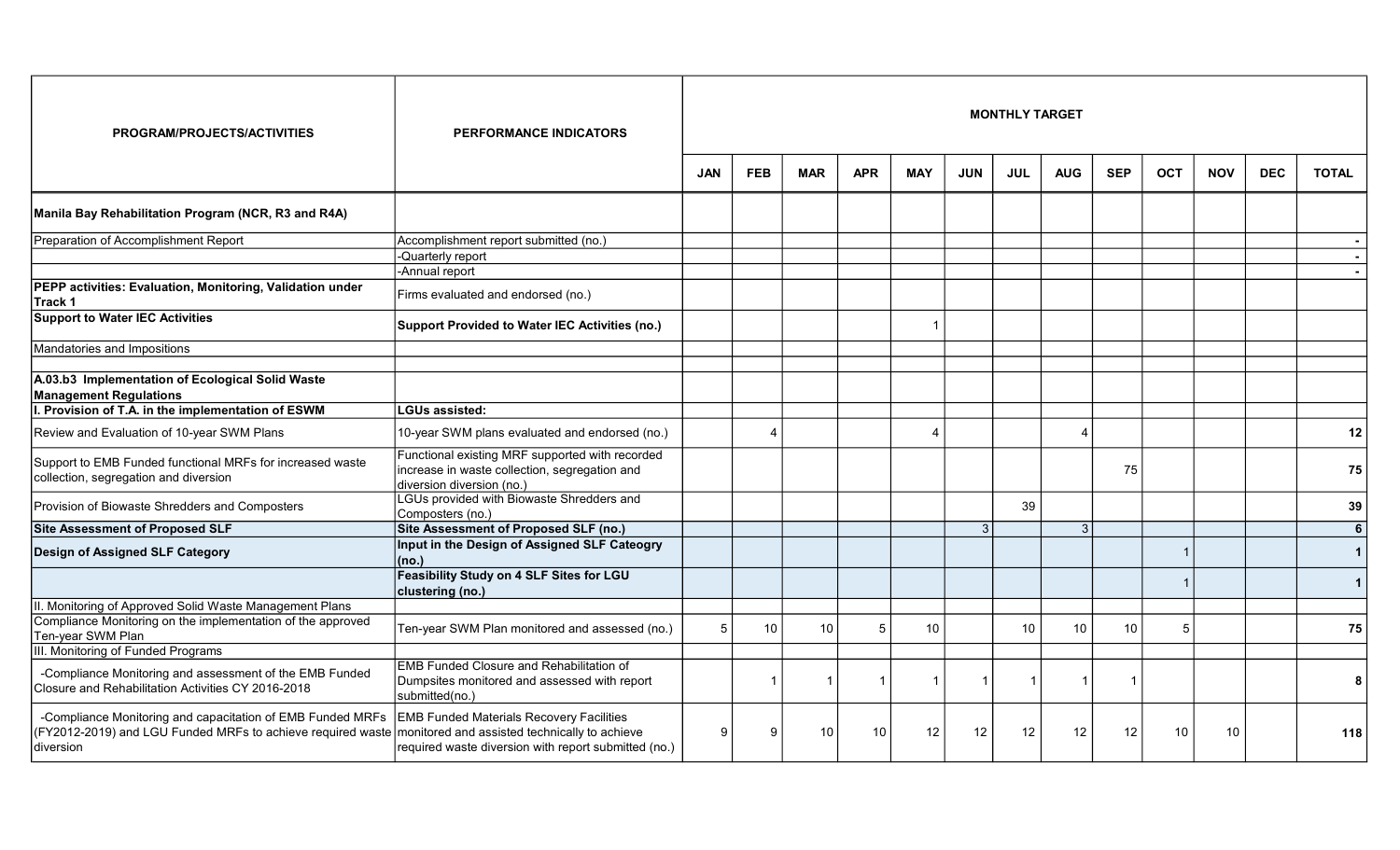| PROGRAM/PROJECTS/ACTIVITIES                                                                                                                                                                    | <b>PERFORMANCE INDICATORS</b>                                                                                                                         | <b>MONTHLY TARGET</b> |                 |                |            |                          |            |            |            |                |                          |            |            |                      |
|------------------------------------------------------------------------------------------------------------------------------------------------------------------------------------------------|-------------------------------------------------------------------------------------------------------------------------------------------------------|-----------------------|-----------------|----------------|------------|--------------------------|------------|------------|------------|----------------|--------------------------|------------|------------|----------------------|
|                                                                                                                                                                                                |                                                                                                                                                       | <b>JAN</b>            | <b>FEB</b>      | <b>MAR</b>     | <b>APR</b> | <b>MAY</b>               | <b>JUN</b> | <b>JUL</b> | <b>AUG</b> | <b>SEP</b>     | <b>OCT</b>               | <b>NOV</b> | <b>DEC</b> | <b>TOTAL</b>         |
|                                                                                                                                                                                                | LGU Funded Materials Recovery Facilities<br>monitored and assisted technically to achieve<br>required waste diversion with report submitted (no.)     |                       | 5               | 6              |            | 5                        | 6          |            | 5          | 6              |                          | 11         |            | 44                   |
| Environmental Compliance Monitoring of Sanitary Landfill<br>Operation                                                                                                                          | Environmental Compliance of Sanitary Landfill<br>Operation Monitored with report submitted (no.)                                                      |                       | $\overline{2}$  | $\overline{2}$ | -1         | $\overline{2}$           | 2          |            | 2          | $\overline{2}$ |                          |            |            | 15                   |
| Closure of all Open Dumpsites                                                                                                                                                                  | Closure of all Open Dumpsites (no.)                                                                                                                   |                       |                 | 25             |            |                          |            |            |            |                |                          |            |            | 25                   |
| IV. Monitoring and assessment of status of implementation of<br>LGUs provided with SWM machineries and equipment                                                                               | Status of Implementation of LGUs Provided with<br>Plastic Moulder, Shredders and Composters<br>monitored and assessed with reports submitted<br>(no.) |                       |                 |                |            | $\overline{\phantom{a}}$ |            |            |            |                | $\overline{\phantom{a}}$ |            |            |                      |
| <b>Support Activities</b>                                                                                                                                                                      |                                                                                                                                                       |                       |                 |                |            |                          |            |            |            |                |                          |            |            |                      |
| Solid Waste Educators and Enforcement Program (SWEEP)                                                                                                                                          |                                                                                                                                                       |                       |                 |                |            |                          |            |            |            |                |                          |            |            |                      |
| Strengthening of the DENR PENROs and CENROs in support to<br>IDAO 2018-18                                                                                                                      | Solid Waste Enforcers and Educators Team-<br>Environmental Monitoring Officers (SWEET-EnMos)<br>deployed (no.)                                        | 15                    | 15              | 32             | 32         | 32                       | 32         | 32         | 32         | 32             | 32                       | 32         | 32         | 32 <sub>2</sub>      |
| Mobilization of EnMOs in Facilitating the Clean Up of Unclean<br>Sites Monitored; Assistance in the Monitoring and Inspection of<br>Disposal sites, MRFs and implementation of 10-Yr SWM Plans | Quarterly consolidated matrix report submitted (no.)                                                                                                  | 1                     |                 |                |            |                          |            |            |            |                | -1                       |            |            | 4                    |
|                                                                                                                                                                                                | Unclean sites monitored (no.)                                                                                                                         | 75                    | 75              | 160            | 160        | 160                      | 160        | 160        | 160        | 160            | 160                      | 160        | 160        | 1,750                |
|                                                                                                                                                                                                | Clean up of unclean sites facilitated (no.)                                                                                                           | 75                    | $\overline{75}$ | 160            | 160        | 160                      | 160        | 160        | 160        | 160            | 160                      | 160        | 160        | 1,750                |
|                                                                                                                                                                                                | Sewage Treatment Plants monitored (no.)                                                                                                               |                       |                 |                |            |                          |            |            |            |                |                          | 11         |            |                      |
| Partnership with DENR RPAO on Information Awareness<br>Campaign on ESWM                                                                                                                        | Information Awareness Campaign on ESWM<br>Implemented in Partnership with DENR RPAO (no.)                                                             |                       |                 |                |            |                          |            |            |            |                |                          |            |            | $\blacktriangleleft$ |
| Support to the Regional Ecology Centers (RECs)                                                                                                                                                 | IEC Activities (Print/TriMedia/Radio or Broadcast,<br>Clean-up Acitivities); convening of RECs                                                        |                       |                 |                |            | -1                       |            |            |            |                |                          |            |            | $\overline{4}$       |
| Updating of ESWM Database                                                                                                                                                                      | Regional ESWM Database maintained and<br>harmonized with National ESWM Database (no.)                                                                 |                       |                 |                |            |                          |            |            |            |                |                          | 1          |            | 1 <sup>1</sup>       |
| Preparation of Annual ESWM Status Report                                                                                                                                                       | Regional 2021 ESWM Status Report with Waste<br>Diversion Data prepared and submitted to EMB<br>Central Office (no.)                                   |                       |                 |                |            |                          |            |            |            |                |                          |            |            | $\vert$ 1            |
|                                                                                                                                                                                                |                                                                                                                                                       |                       |                 |                |            |                          |            |            |            |                |                          |            |            |                      |
| Mandatories and Impositions                                                                                                                                                                    |                                                                                                                                                       |                       |                 |                |            |                          |            |            |            |                |                          |            |            |                      |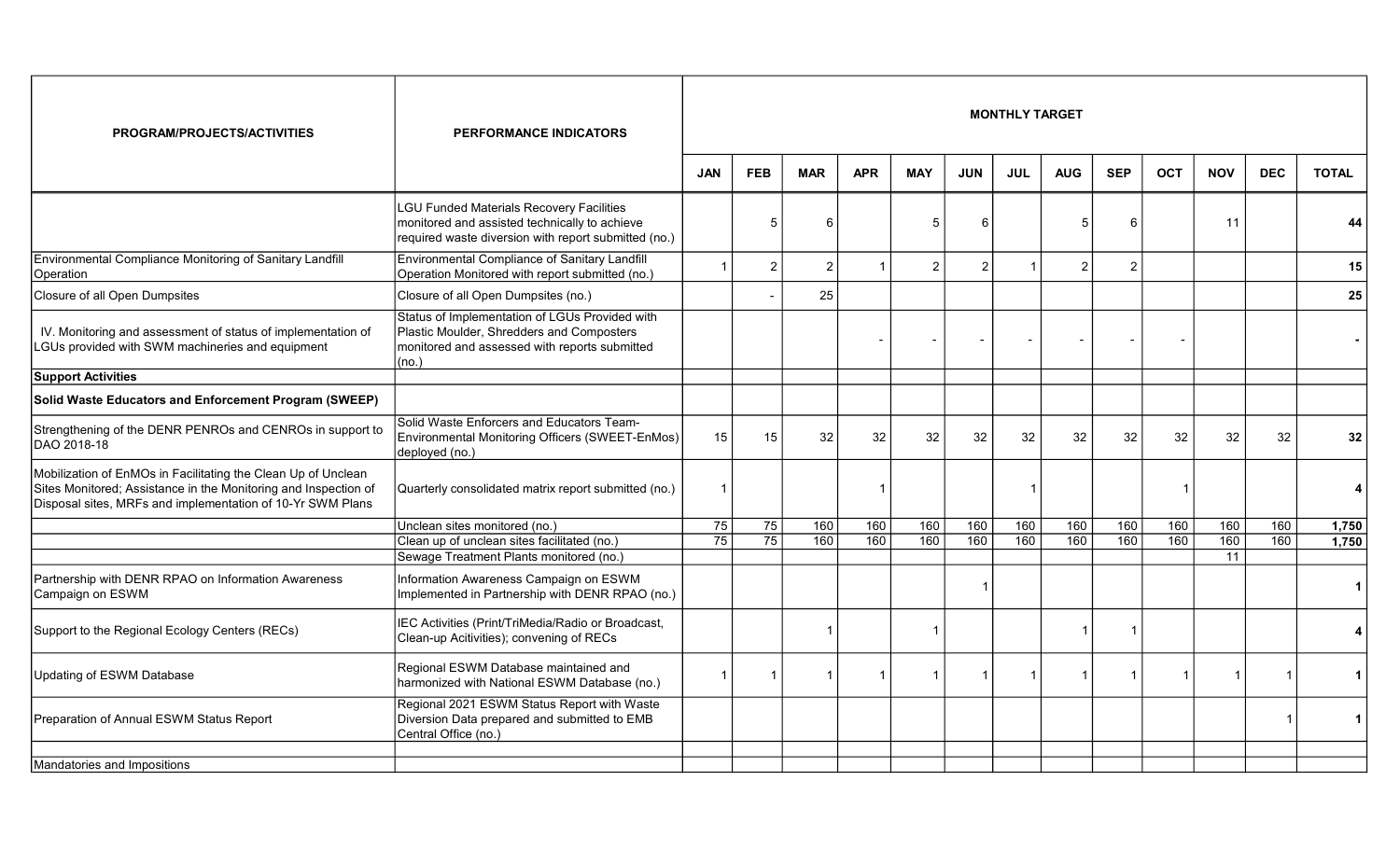| PROGRAM/PROJECTS/ACTIVITIES                                                                                                                                 | <b>PERFORMANCE INDICATORS</b>                         | <b>MONTHLY TARGET</b> |                |                |                |                |            |            |                |             |                |                |                |                |
|-------------------------------------------------------------------------------------------------------------------------------------------------------------|-------------------------------------------------------|-----------------------|----------------|----------------|----------------|----------------|------------|------------|----------------|-------------|----------------|----------------|----------------|----------------|
|                                                                                                                                                             |                                                       | <b>JAN</b>            | <b>FEB</b>     | <b>MAR</b>     | <b>APR</b>     | <b>MAY</b>     | <b>JUN</b> | <b>JUL</b> | <b>AUG</b>     | <b>SEP</b>  | <b>OCT</b>     | <b>NOV</b>     | <b>DEC</b>     | <b>TOTAL</b>   |
| A.03.b4 Implementation of Toxic Substances and Hazardous<br><b>Waste Management Regulations</b>                                                             |                                                       |                       |                |                |                |                |            |            |                |             |                |                |                |                |
| A.03.b4.a Toxic Substances Management                                                                                                                       |                                                       |                       |                |                |                |                |            |            |                |             |                |                |                |                |
| <b>CLEARANCE AND PERMITTING</b>                                                                                                                             |                                                       |                       |                |                |                |                |            |            |                |             |                |                |                |                |
| Issuance of SQI clearance                                                                                                                                   | SQI Clearance issued (no.)                            | $\overline{18}$       | 18             | 18             | 18             | 18             | 18         | 18         | 18             | 18          | 18             | 18             | 18             | 220            |
| Registration of Industries under Chemical Control Order (CCO)<br>-Mercury and mercury compounds<br>-Cyanide and cyanide compouds<br>-Asbestos and<br>-PCBs. | CCO Registration Certifcate issued (no.)              |                       | 3              | $\overline{1}$ | $\overline{1}$ | $\mathbf{3}$   |            |            | 3 <sup>1</sup> | 1           | $\overline{2}$ |                |                | 19             |
| Importation Clearance under CCOs<br>-Mercury and Mercury Compounds<br>-Cyanide and Cyanide Compounds<br>-Asbestos                                           | CCO Importation Clearance issued (no.)                | 3                     | 3              | Δ              | Δ              | $\overline{4}$ | Δ          |            |                |             | 3              | 3              | 3              | 43             |
| Clearance for ODS Chemical Dealers                                                                                                                          | Clearances Issued (no.)                               |                       |                |                |                |                | $\vert$ 3  |            |                |             |                |                | $\mathcal{P}$  | 5              |
| Approval of PCB Management Plans                                                                                                                            | PCB Management Plan approved (no.)                    |                       |                |                |                |                |            |            |                |             |                |                |                |                |
| <b>MONITORING AND ENFORCEMENT</b>                                                                                                                           |                                                       |                       |                |                |                |                |            |            |                |             |                |                |                |                |
| Chemical Management monitoring of Industries (CCO Registration<br>and Importation Clearance SQI, PCL and new chemicals)                                     | Firms monitored with reports submitted (no.)          |                       | $\overline{7}$ | $\overline{7}$ | $\overline{7}$ | 12             | 10         | 10         | 10             | 5           | 5              | 5              |                | 82             |
|                                                                                                                                                             | Firms CCO registered monitored (no.)                  |                       | $\overline{2}$ | 2 <sup>2</sup> | $\overline{2}$ | $\overline{2}$ |            |            |                |             |                |                |                | 8              |
|                                                                                                                                                             | Firms with issued SQI monitored (no.)                 |                       | $\overline{5}$ | $\overline{5}$ | 5              | 10             | 10         | 10         | 10             | $5^{\circ}$ | 5              | $\overline{5}$ |                | 74             |
|                                                                                                                                                             | Firms with PCL Compliance Certificate/PCL             |                       |                |                |                |                |            |            |                |             |                |                |                |                |
|                                                                                                                                                             | Exemption certificate monitored (no.)                 |                       |                |                |                |                |            |            |                |             |                |                |                |                |
|                                                                                                                                                             | Firms with issued PMPIN Compliance Certificate        |                       |                |                |                |                |            |            |                |             |                |                |                |                |
| Monitoring/validation of Phase-out of PCB as stated in the of                                                                                               | monitored (no.)<br>PCB Management Plan implementation |                       |                |                |                |                |            |            |                |             |                |                |                |                |
| approved PCB Management Plans                                                                                                                               | monitored/validated with report submitted (no.)       |                       |                |                |                |                |            |            |                |             |                |                | $\mathbf{3}$   | 3              |
|                                                                                                                                                             | Firms with phased-out PCB monitored with report       |                       |                |                |                |                |            |            |                |             |                |                | $\overline{2}$ | $\overline{2}$ |
|                                                                                                                                                             | submitted (no.)                                       |                       |                |                |                |                |            |            |                |             |                |                |                |                |
| Survey of importers, manufacturers (firms), distributors/dealers,<br>lusers                                                                                 | Firms surveyed with reports submitted (no.)           |                       | 3              |                | 3              |                | 3          |            |                |             |                |                |                | 9              |
| Survey of PCB owners not registered                                                                                                                         | Firms surveyed with reports submitted (no.)           |                       |                |                |                |                |            |            |                |             |                |                |                | $\mathbf 1$    |
| <b>SUPPORT ACTIVITIES</b>                                                                                                                                   |                                                       |                       |                |                |                |                |            |            |                |             |                |                |                |                |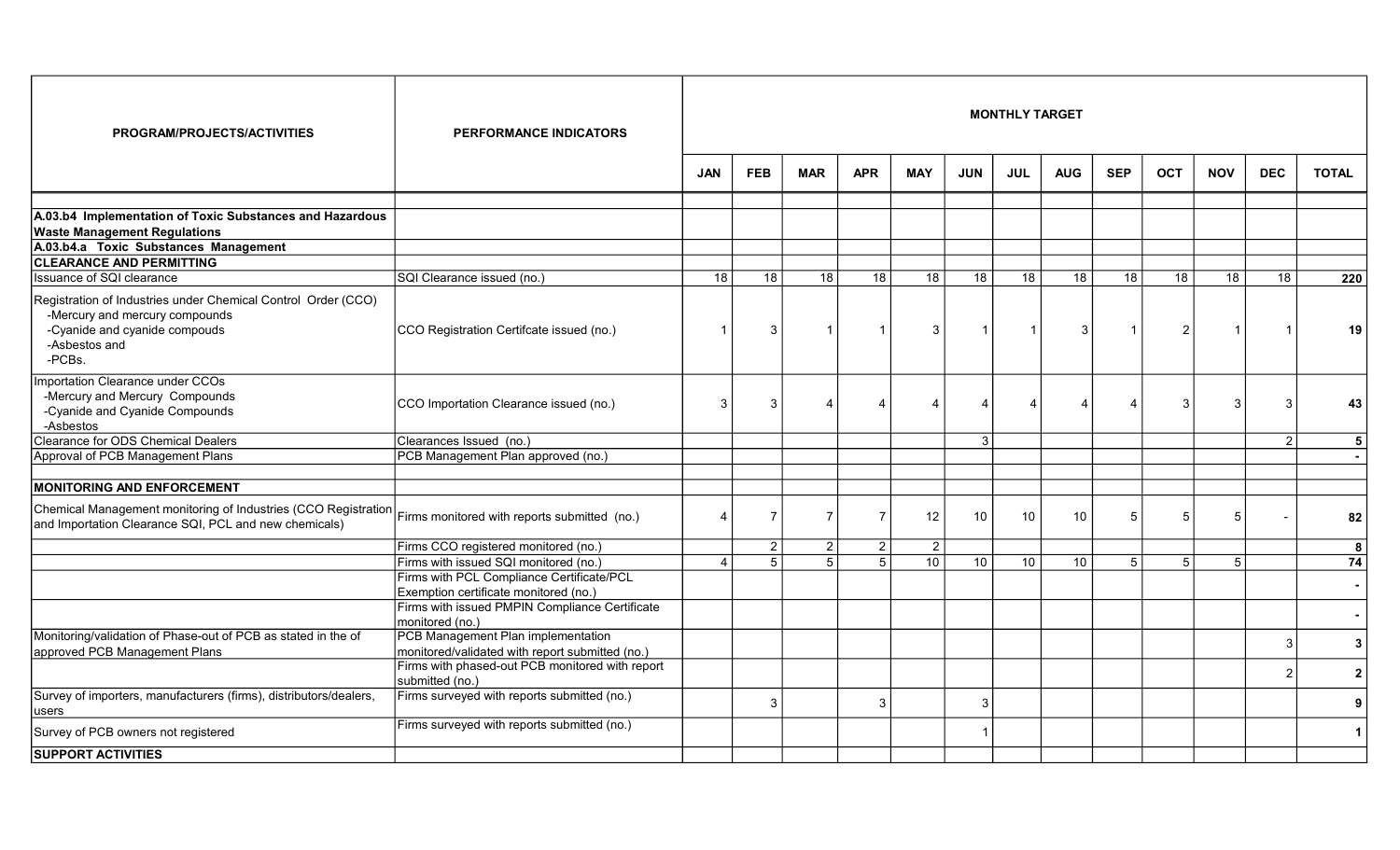| <b>PROGRAM/PROJECTS/ACTIVITIES</b>                                                       | <b>PERFORMANCE INDICATORS</b>                                                 | <b>MONTHLY TARGET</b> |            |                 |                 |                 |                 |                 |                 |                 |            |                 |            |              |  |
|------------------------------------------------------------------------------------------|-------------------------------------------------------------------------------|-----------------------|------------|-----------------|-----------------|-----------------|-----------------|-----------------|-----------------|-----------------|------------|-----------------|------------|--------------|--|
|                                                                                          |                                                                               | <b>JAN</b>            | <b>FEB</b> | <b>MAR</b>      | <b>APR</b>      | <b>MAY</b>      | <b>JUN</b>      | <b>JUL</b>      | <b>AUG</b>      | <b>SEP</b>      | <b>OCT</b> | <b>NOV</b>      | <b>DEC</b> | <b>TOTAL</b> |  |
| Preparation of Annual Toxic Chemicals Regional Status Report                             | Annual Report prepared and submitted                                          |                       |            |                 |                 |                 |                 |                 |                 |                 |            |                 |            | $\mathbf 1$  |  |
| <b>Support to Toxic Chem IEC Activities</b>                                              | <b>Support Provided to Toxic Chem IEC Activities</b><br>(no.)                 |                       |            |                 |                 |                 |                 |                 |                 |                 |            |                 |            |              |  |
| Mandatories and Impositions                                                              |                                                                               |                       |            |                 |                 |                 |                 |                 |                 |                 |            |                 |            |              |  |
| A.03.b4.b Hazardous Waste Management                                                     |                                                                               |                       |            |                 |                 |                 |                 |                 |                 |                 |            |                 |            |              |  |
| <b>CLEARANCE AND PERMITTING</b>                                                          |                                                                               |                       |            |                 |                 |                 |                 |                 |                 |                 |            |                 |            |              |  |
| Registration of Hazardous Waste Generators (HWG)                                         | HWGs Registered (no.)                                                         | 56                    | 56         | 56              | 56              | 56              | $\overline{57}$ | 57              | 56              | 56              | 56         | 56              | 56         | 674          |  |
|                                                                                          | - Firms                                                                       | 45                    | 45         | 45              | 45              | 45              | 45              | 45              | 45              | 45              | 45         | 45              | 45         | 540          |  |
|                                                                                          | Healthcare                                                                    | 11                    | 11         | 11              | 11              | 11              | 12              | $\overline{12}$ | 11              | 11              | 11         | 11              | 11         | 134          |  |
|                                                                                          | Clusters (Dental Clinics, Banks, etc.)                                        |                       |            |                 |                 |                 |                 |                 |                 |                 |            |                 |            | $\sim$       |  |
| Issuance of Transport permits                                                            | Transport permit issued (no.)                                                 | 30                    | 30         | $\overline{32}$ | 32              | 32              | 32              | 32              | $\overline{32}$ | 32              | 32         | $\overline{32}$ | 32         | 380          |  |
| Evaluation, screening and recommendations of applications for                            | TSD Facilities evaluated and endorsed to EMB-CO                               |                       |            |                 |                 |                 |                 |                 |                 |                 |            |                 |            |              |  |
| Transporter and TSD facility registration                                                | (no.)                                                                         |                       |            |                 |                 |                 |                 |                 |                 |                 |            |                 |            | $\mathbf{2}$ |  |
|                                                                                          | TRC applications evaluated and endorsed to EMB-<br>CO (no.)                   |                       |            |                 |                 |                 |                 |                 |                 |                 |            |                 |            | $\mathbf 1$  |  |
| <b>MONITORING AND ENFORCEMENT</b>                                                        |                                                                               |                       |            |                 |                 |                 |                 |                 |                 |                 |            |                 |            |              |  |
| Compliance monitoring of HWGs, transporters, Importers and<br><b>TSD</b> facilities      | HWGs monitored with report submitted (no.)                                    | 71                    | 71         | 73              | 88              | 87              | 87              | 60              | 60              | 61              | 39         | 38              |            | 735          |  |
|                                                                                          | no. of firms/hospitals for site monitoring                                    | 10                    | 10         | 10              | $\overline{25}$ | $\overline{25}$ | $\overline{25}$ | 25              | 25              | $\overline{25}$ | 10         | 10              |            | 200          |  |
|                                                                                          | no. of firms/hospitals for table monitoring                                   | 61                    | 61         | 61              | 61              | 62              | 62              | $\overline{35}$ | $\overline{35}$ | 36              | 29         | 28              | $\sim$     | 531          |  |
|                                                                                          | no. of quarantine facilities monitored                                        |                       |            | $\mathcal{P}$   | $\overline{2}$  |                 |                 |                 |                 |                 |            |                 |            | 4            |  |
|                                                                                          | Clusters (Dental Clinics, Banks, etc.)                                        |                       |            |                 |                 |                 |                 |                 |                 |                 |            |                 |            | $\sim$       |  |
|                                                                                          | Transporters monitored (no.)                                                  |                       |            | $\overline{2}$  |                 | $\overline{a}$  | 3 <sup>1</sup>  |                 | 3               |                 |            |                 |            | 8            |  |
|                                                                                          | -no. of transporters for site monitoring                                      |                       |            | $\overline{2}$  |                 |                 | 3 <sup>1</sup>  |                 | $\overline{3}$  |                 |            |                 |            | 8            |  |
|                                                                                          | no. of transporters for table monitoring                                      |                       |            |                 |                 |                 |                 |                 |                 |                 |            |                 |            | $\sim$       |  |
|                                                                                          | TSD facilities inspected/monitored (no.)                                      |                       |            | 3               |                 |                 | 3               |                 | $\overline{2}$  |                 |            |                 |            | 8            |  |
|                                                                                          | -no. of TSDs for site monitoring                                              |                       |            | 3               |                 |                 | 3 <sup>1</sup>  |                 | $\overline{2}$  |                 |            |                 |            | 8            |  |
|                                                                                          | no. of TSDs for table monitoring                                              |                       |            |                 |                 |                 |                 |                 |                 |                 |            |                 |            |              |  |
|                                                                                          | Importers/Recyclers monitored (no)                                            |                       |            |                 |                 |                 |                 |                 |                 |                 |            |                 |            |              |  |
|                                                                                          | no. of firms for site monitoring                                              |                       |            |                 |                 |                 |                 |                 |                 |                 |            |                 |            | $\sim$       |  |
|                                                                                          | - no. of firms for table monitoring                                           |                       |            |                 |                 |                 |                 |                 |                 |                 |            |                 |            |              |  |
| Survey of potential hazardous wastes generators and importers<br>of recyclable materials | Hazardous waste generators/Importers surveyed<br>with reports submitted (no.) | 15                    | 15         | 15              | 16              | 15              | 15              | 15              | 15              | 15              | 15         | 15              | 15         | 181          |  |
| <b>SUPPORT ACTIVITIES</b>                                                                |                                                                               |                       |            |                 |                 |                 |                 |                 |                 |                 |            |                 |            |              |  |